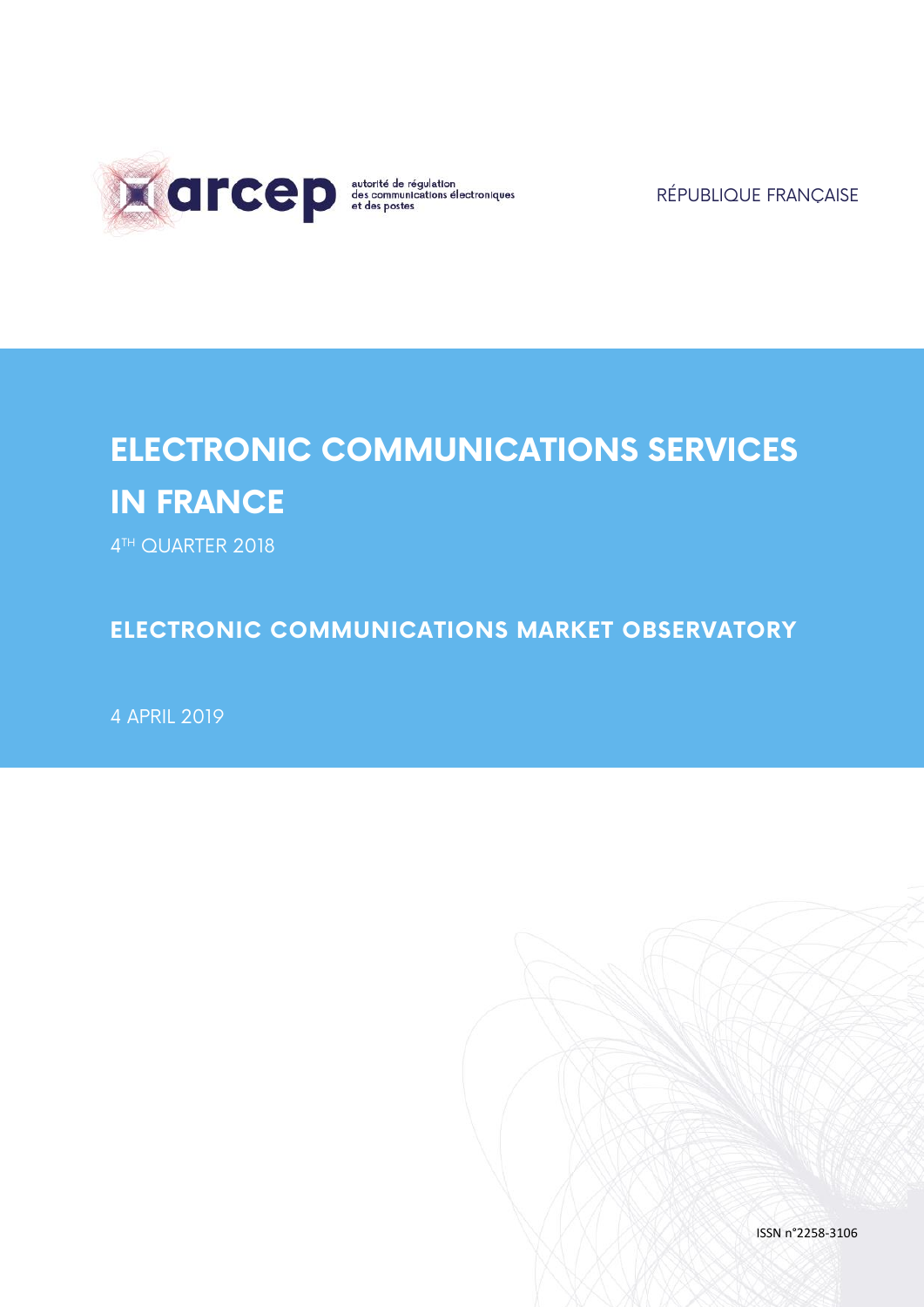# <span id="page-1-0"></span>**Synthesis**

| Revenue on the retail market<br>(millions of euros VAT excluded)    | Q4 2017 | Q1 2018 | Q2 2018 | Q3 2018 | Q4 2018 | change<br>Q417/Q418 |
|---------------------------------------------------------------------|---------|---------|---------|---------|---------|---------------------|
| Fixed services (including leased lines and data transport networks) | 4346    | 4 2 9 7 | 4 2 1 5 | 4 2 1 2 | 4 2 0 5 | $-3,2%$             |
| Mobile services (MtoM included)                                     | 3 3 0 5 | 3 1 9 7 | 3 2 5 9 | 3 3 1 9 | 3 3 0 3 | $-0,1%$             |
| Value-added services and directory services                         | 294     | 258     | 253     | 240     | 246     | $-16,4%$            |
| <b>Electronic communications services</b>                           | 7945    | 7751    | 7727    | 7772    | 7754    | $-2,4%$             |
| <b>Others revenues</b>                                              | 1436    | 1 1 5 3 | 1070    | 1 1 5 6 | 1390    | $-3,2%$             |
| <b>Overall market</b>                                               | 9 3 8 1 | 8904    | 8798    | 8928    | 9 1 4 4 | $-2,5%$             |

*adjusted figures are in italics*

*Note: "Others revenues" are not, strictly speaking, part of the electronic communications services market. The contribution reported by the operators gives only a partial view of these market segments. This topic covers the income related to sale and rental of terminals and equipment (fixed, mobile and internet), hosting and management of call centres, paper directories, advertising and file transfer.*

The new accounting standard IFRS 15 applied by operators since January 1, 2018, mainly leads to a transfer of revenue from mobile services toward revenue of mobile terminals (line « other revenue »). Revenues in the table above are presented at a constant scope, i.e., after application of the new accounting standard. For more information, see the appendix on p. 39.

*Notes:* 

- *Potential data revisions for one quarter from one publication to another are explained by corrections made by the operators in their declaration. The discrepancies that may exist between the annual growth in % and the posted levels are related to rounding.*
- *All revenues are exclusive of taxes. All comparisons are for Quarter N compared to the same quarter of the previous year, unless otherwise stated.*
- *Open data can be downloaded in Excel format on the ARCEP website [here](http://archives.arcep.fr/fileadmin/reprise/observatoire/serie-chrono/series-chrono-trimestre.xlsx) or on the site data.gouv.fr*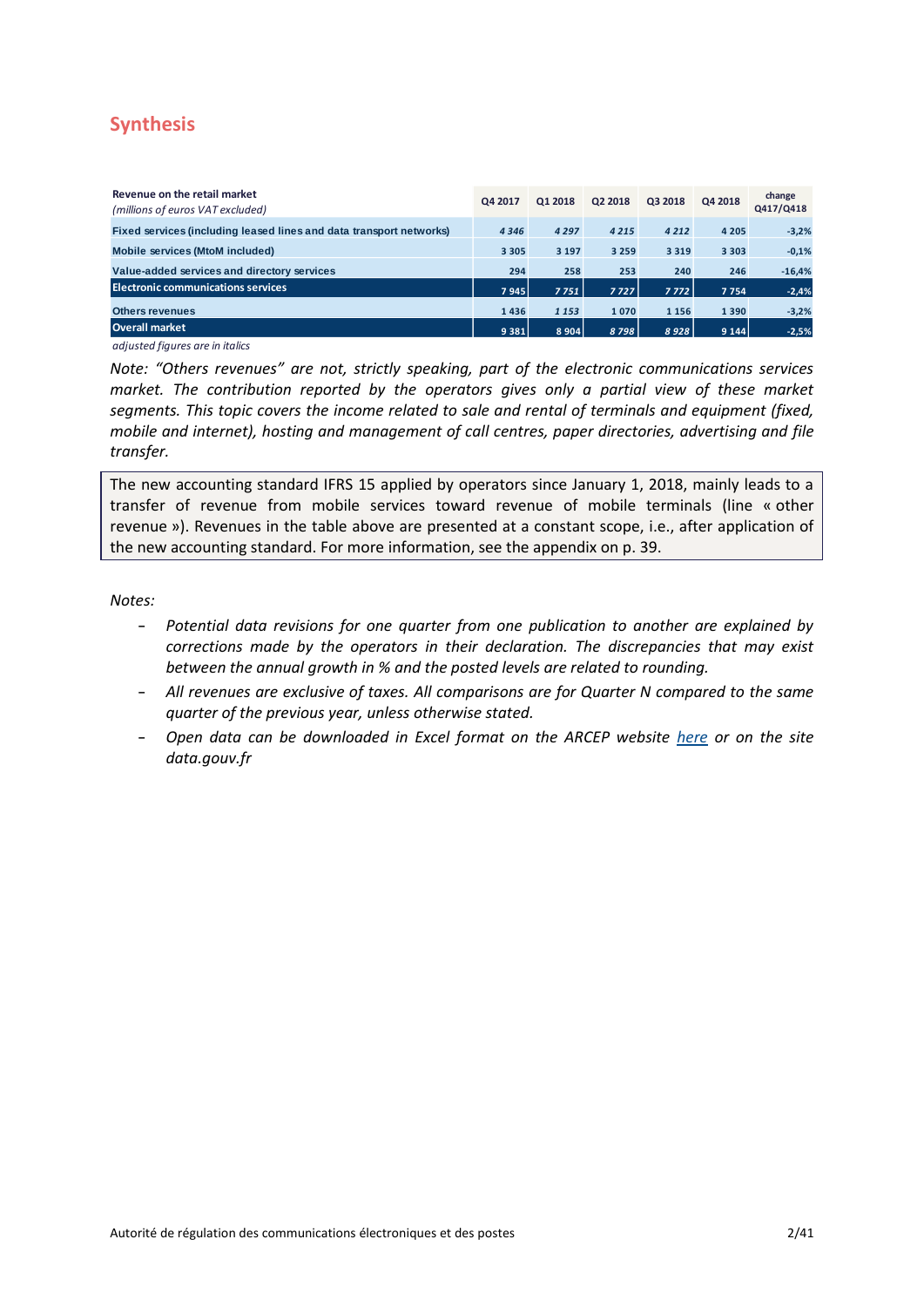

 $\rightarrow$   $\ast$  broadband annual growth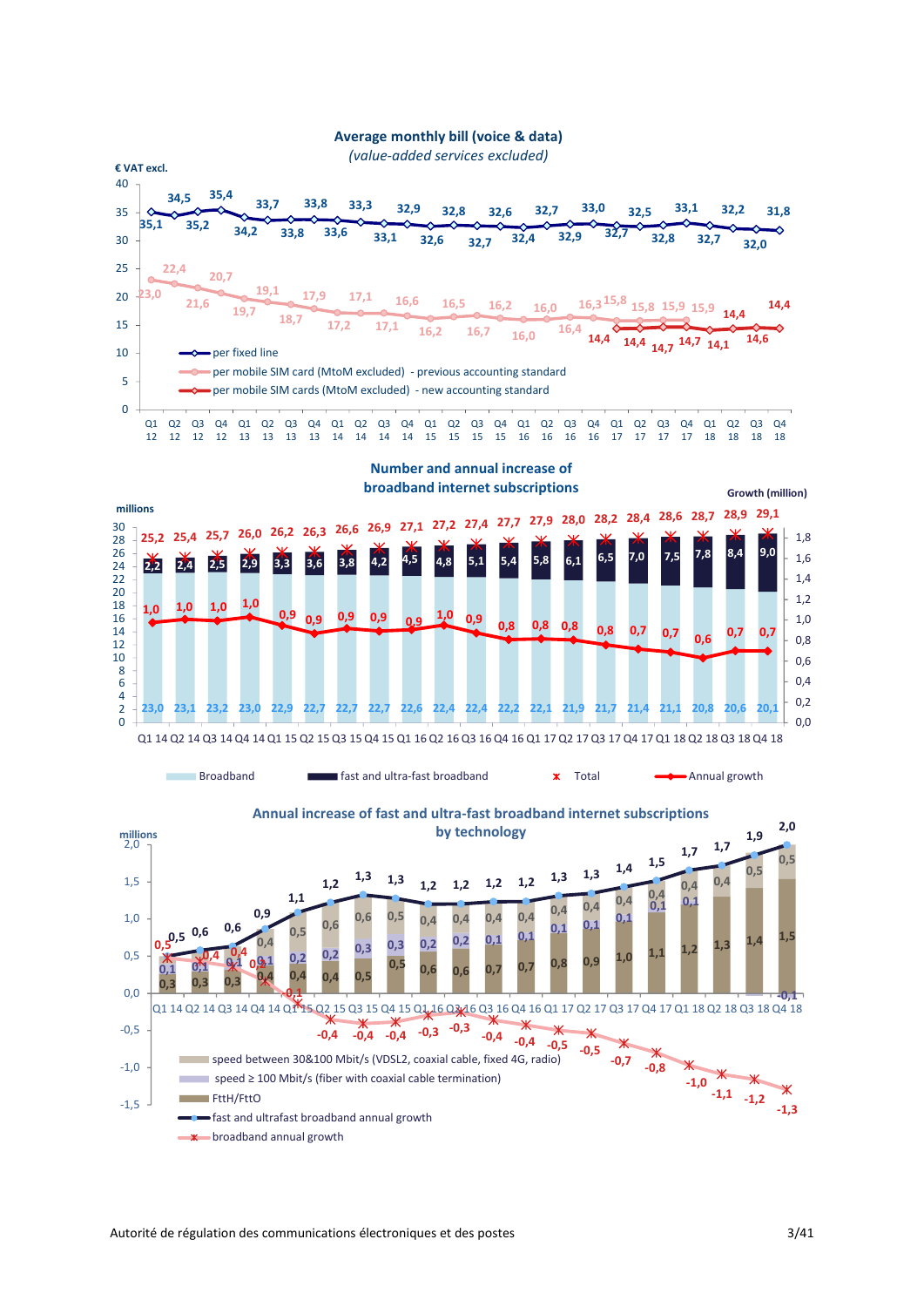

4G active users in France **1988** active mobile users in France



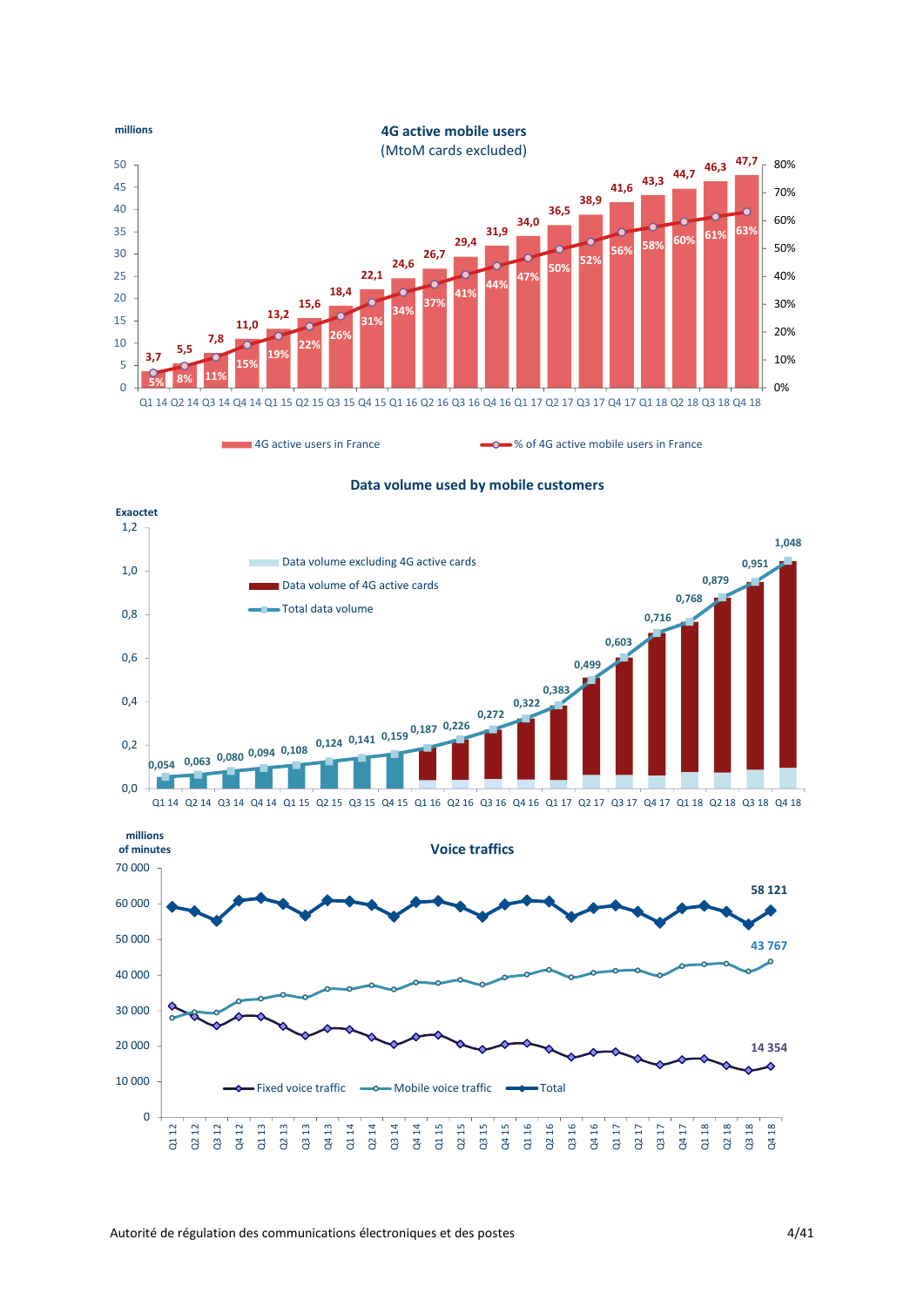# **Table of contents**

| 1                                                                                                                                                                                                                                                         |    |
|-----------------------------------------------------------------------------------------------------------------------------------------------------------------------------------------------------------------------------------------------------------|----|
| 1.1                                                                                                                                                                                                                                                       |    |
| 1.1.1<br>1.1.2                                                                                                                                                                                                                                            |    |
| Telephone services on fixed lines (public payphones and telephone cards<br>1.2 <sub>1</sub>                                                                                                                                                               |    |
| 1.2.1<br>1.2.2<br>1.2.3<br>1.2.4<br>Fixed voice: traffic and revenue (narrowband internet, public payphones and voice                                                                                                                                     |    |
| Revenue of fixed services (retail leased lines and data networking included)14<br>1.3                                                                                                                                                                     |    |
| 1.4                                                                                                                                                                                                                                                       |    |
| 1.4.1<br>1.4.2                                                                                                                                                                                                                                            |    |
| 2                                                                                                                                                                                                                                                         |    |
| 2.1                                                                                                                                                                                                                                                       |    |
| 2.1.1<br>2.1.2<br>2.1.3<br>2.1.4<br>2.1.5<br>2.1.6<br>Mobile revenue on the retail market (value-added services excluded) 20<br>2.1.7<br>2.1.8<br>2.1.9<br>2.1.10<br>2.1.11<br>Average monthly bill and traffic per user (MtoM cards excluded)  27<br>2.2 |    |
| 3                                                                                                                                                                                                                                                         | 32 |
| 4                                                                                                                                                                                                                                                         |    |
| 4.1                                                                                                                                                                                                                                                       |    |
| 4.2                                                                                                                                                                                                                                                       |    |
| The intermediate market: interconnection and wholesale market  33<br>5                                                                                                                                                                                    |    |
| 5.1                                                                                                                                                                                                                                                       |    |
| 5.2                                                                                                                                                                                                                                                       |    |
| Appendix 1: change due to the new accounting standard IFRS15  39                                                                                                                                                                                          |    |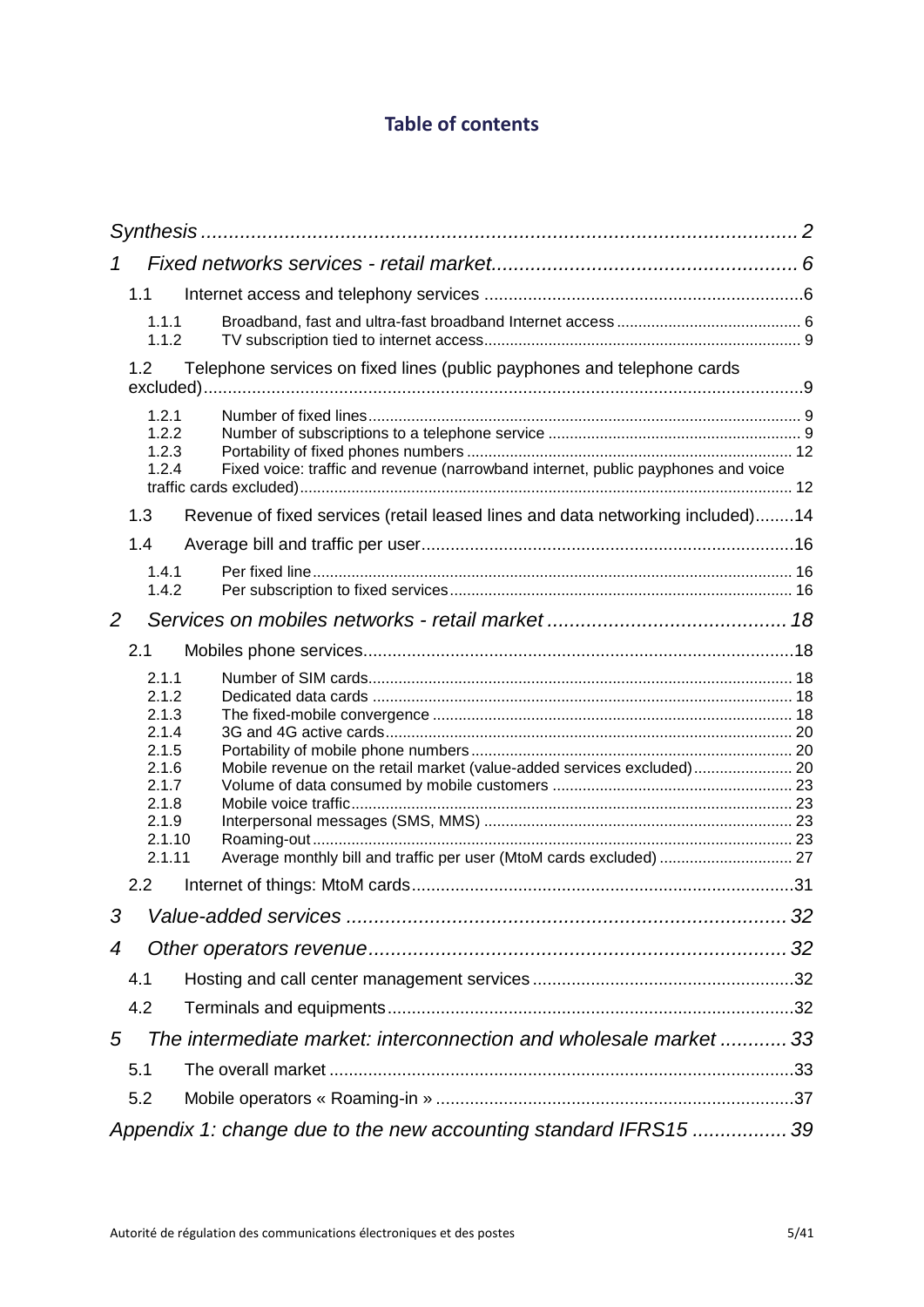# <span id="page-5-0"></span>**1 Fixed networks services - retail market**

#### <span id="page-5-1"></span>**1.1 Internet access and telephony services**

#### <span id="page-5-2"></span>1.1.1 Broadband, fast and ultra-fast broadband Internet access

| <b>Broadband subscriptions</b><br>(millions of units)                               | Q4 2017 | Q1 2018 | Q2 2018 | Q3 2018 | Q4 2018 | change<br>Q417/Q418 |
|-------------------------------------------------------------------------------------|---------|---------|---------|---------|---------|---------------------|
| <b>Broadband</b>                                                                    | 21,432  | 21,109  | 20,820  | 20,560  | 20,133  | $-6,1%$             |
| of which xDSL                                                                       | 20,895  | 20,576  | 20,283  | 19,986  | 19,563  | $-6,4%$             |
| of which other broadband access                                                     | 0,537   | 0,533   | 0,537   | 0,573   | 0,571   | 6,3%                |
| <b>Fast and ultra-fast broadband</b>                                                | 6,966   | 7,481   | 7,847   | 8,350   | 8,964   | 28,7%               |
| of which with a speed equal or greater than 100 Mbit/s                              | 4,597   | 4,948   | 5,255   | 5,626   | 6,085   | 32,4%               |
| of which fiber to the home and fiber to the office                                  | 3,255   | 3,615   | 3,935   | 4,314   | 4,799   | 47,4%               |
| of which fiber with coaxial cable termination                                       | 1,342   | 1,333   | 1,319   | 1,312   | 1,286   | $-4,2%$             |
| of which with a speed ≥ 30 and < 100 Mbit/s (VDSL2 & coaxial cable,                 |         |         |         |         |         |                     |
| fixed 4G, fast broadband radio)<br>Total number of broadband internet subscriptions | 2,369   | 2,533   | 2,592   | 2,724   | 2,879   | 21,5%               |
|                                                                                     | 28,398  | 28,590  | 28,667  | 28,910  | 29,097  | 2,5%                |
|                                                                                     |         |         |         |         |         |                     |
| Overseas broadband internet subscriptions                                           |         |         |         |         |         | change              |

| Overseas broadband internet subscriptions<br>(millions of units) |     |     | Q4 2017 Q1 2018 Q2 2018 Q3 2018 Q4 2018 |     |     | change<br>Q417/Q418 |
|------------------------------------------------------------------|-----|-----|-----------------------------------------|-----|-----|---------------------|
| Total number of subcriptions                                     | 642 | 640 | 639                                     | 636 | 643 | 0.1%                |

#### *Notes :*

- *Broadband subscriptions are counted as fast broadband internet subscriptions when the download speed is greater than or equal to 30 Mbit/s. This category includes fiber to the home or to the office (FttH, FttO) subscriptions, "hybrid fiber coaxial cable" (HFC) subscriptions, fiber with coaxial cable termination (FttLA) subscriptions, and VDSL2 subscriptions with a download speed greater than or equal to 30 Mbit/s. Other subscriptions with a speed greater than or equal to 100 Mbit/s are also published.*
- *4G SIM cards only dedicated to fixed internet usage are also counted in fast broadband accesses. These cards are used by the business customers (routers) and residential customers (4G box) and cannot be used in situation of mobility. These offers needs to be distinguished from other types of technologies, such as wireless networks deployed by some actors in order to provide fixed Internet access services, such as Wimax networks, Wi-Fi or "fast broadband radio" networks, which consists of more bandwidth from Wimax to LTE technology.*
- *There can be a delay between the delivery of an offer on the wholesale market (LLU or bitstream) and its inclusion in retail market figures. Data comparisons for these different markets may reflect this delay.*
- *VDSL2 is a technology used by operators since October 1st, 2013, whose access to the lines in indirect distribution opened October 27, 2014.*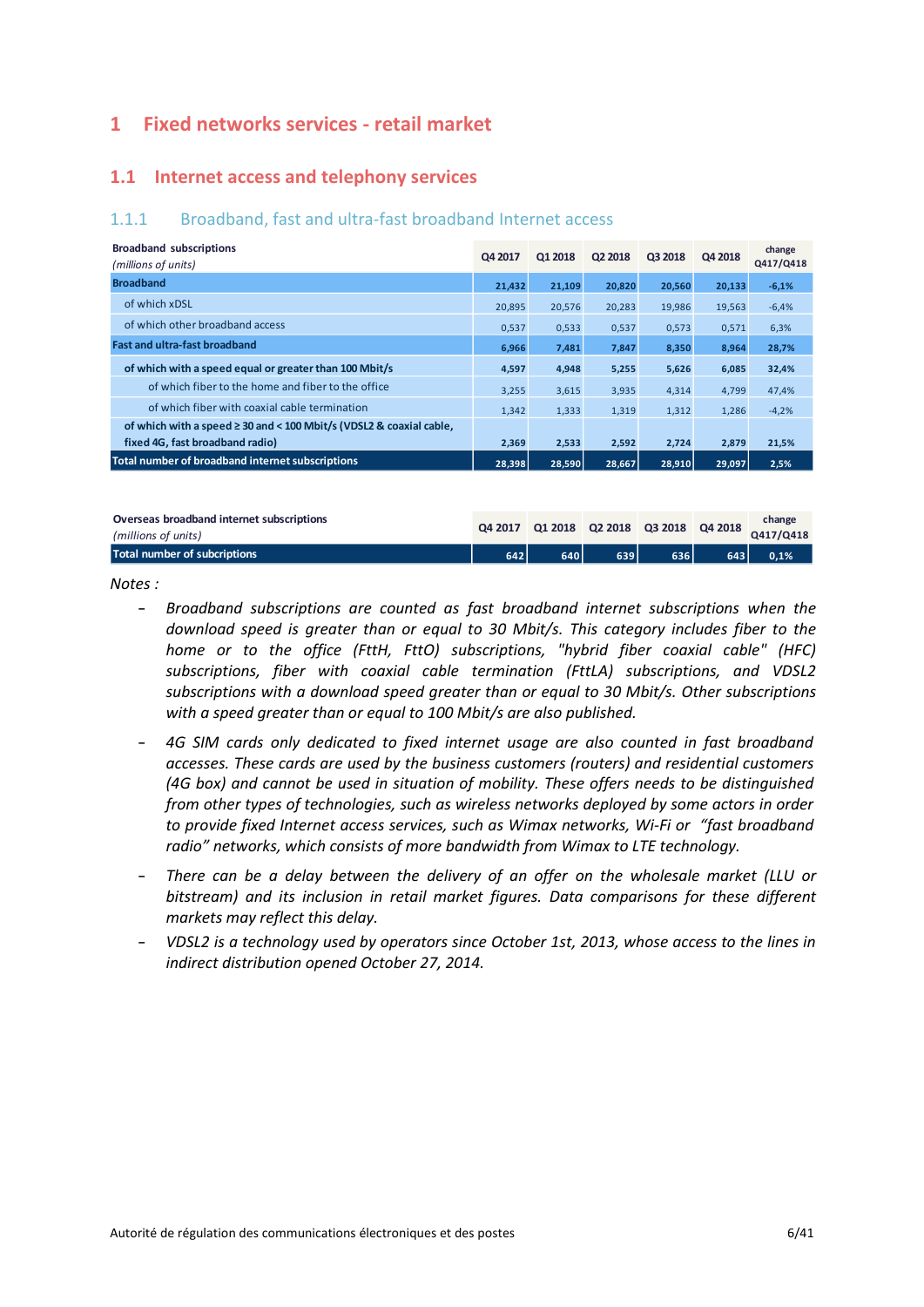



#### **Breakdown of internet broadband subscriptions par flow rate and technology**

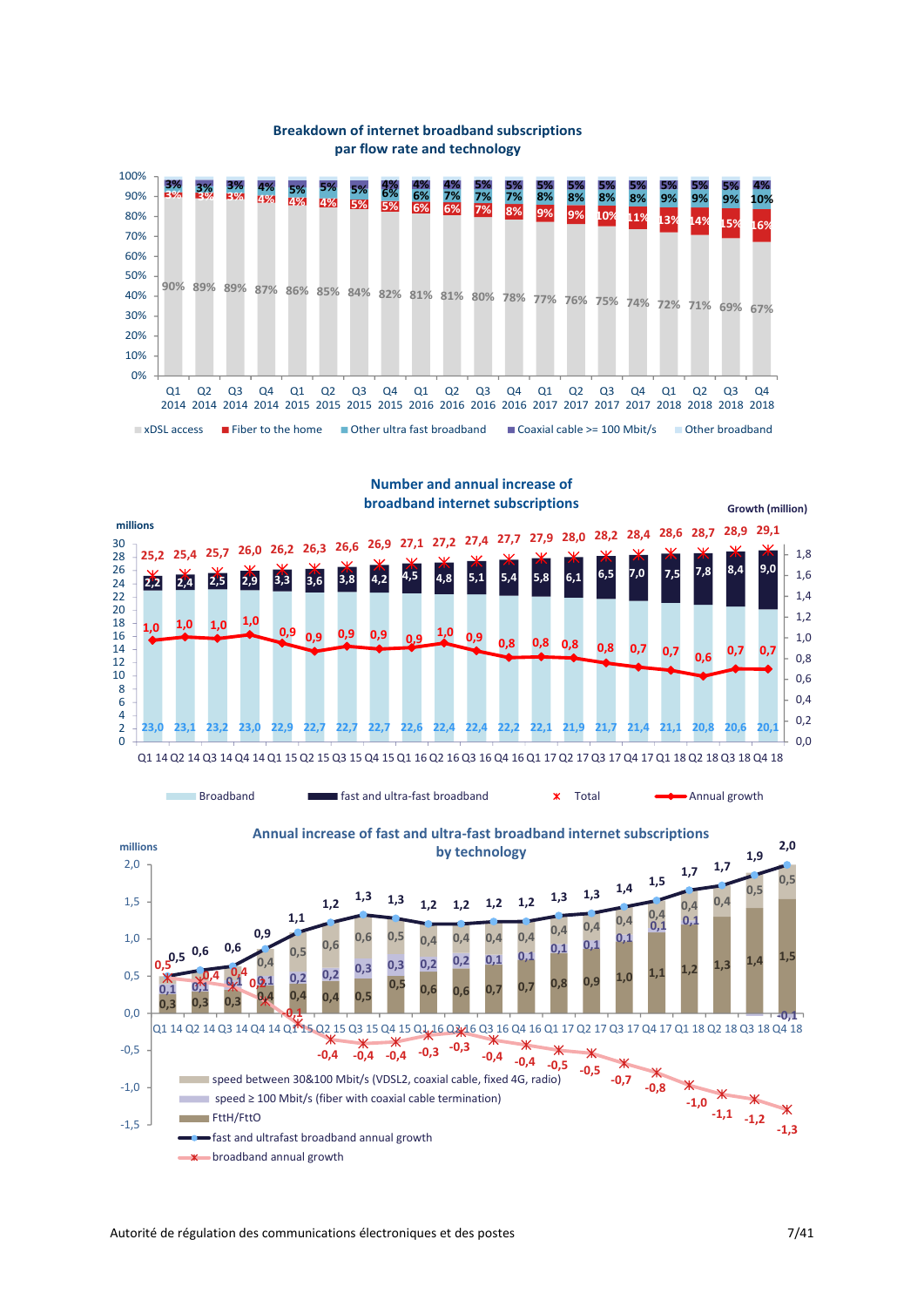

#### **Subscriptions to television service tied to an internet access**



**Television service subcriptions tied to an internet access Annual growth**

Q1 14 Q2 14 Q3 14 Q4 14 Q1 15 Q2 15 Q3 15 Q4 15 Q1 16 Q2 16 Q3 16 Q4 16 Q1 17 Q2 17 Q3 17 Q4 17 Q1 18 Q2 18 Q3 18 Q4 18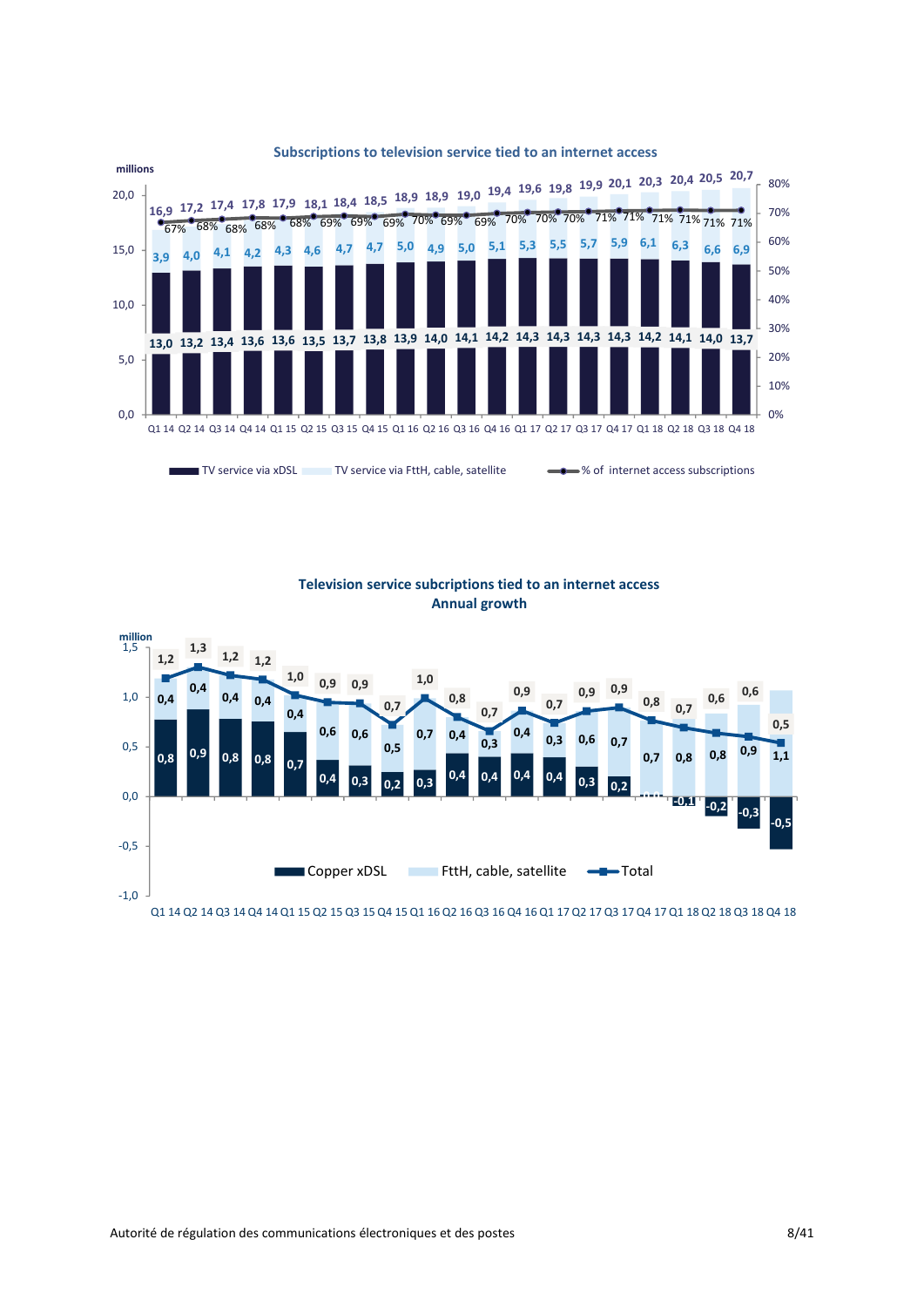#### <span id="page-8-0"></span>1.1.2 TV subscription tied to internet access

| TV subscriptions tied to an internet access<br>(millions) | Q4 2017 | Q1 2018 | Q2 2018 | Q3 2018 | Q4 2018 | change<br>Q417/Q418 |
|-----------------------------------------------------------|---------|---------|---------|---------|---------|---------------------|
| TV subscriptions tied to an internet access               | 20.137  | 20.310  | 20.401  | 20.527  | 20.678  | 2,7%                |
| of which xDSL TV                                          | 14,263  | 14.211  | 14.090  | 13,954  | 13,735  | $-3,7%$             |
| of which FttH, cable, satellite                           | 5.874   | 6.100   | 6.311   | 6.573   | 6,943   | 18,2%               |
| % of subscriptions to television services                 | 70.9%   | 71.0%   | 71.2%   | 71.0%   | 71.1%   | $+0.2$ pt           |

*Note : are taken into account the subscriptions that have been subscribed separately or as part of a bundled offer that includes access to one or several other services aside from TV (internet, telephony).* 

*A subscription to TV can be provided by another technology than internet access: for example, a subscription to TV via satellite tied to DSL internet access.*

# <span id="page-8-1"></span>**1.2 Telephone services on fixed lines** (public payphones and telephone cards excluded)

#### <span id="page-8-2"></span>1.2.1 Number of fixed lines

| Number of fixed lines<br>(millions of units)              | Q4 2017 | Q1 2018 | Q2 2018 | Q3 2018 | Q4 2018 | change<br>Q417/Q418 |
|-----------------------------------------------------------|---------|---------|---------|---------|---------|---------------------|
| Number of fixed lines                                     | 36.839  | 36.642  | 36.609  | 36.729  | 36.740  | $-0,3%$             |
| of which lines on a broadband access                      | 26.497  | 26.784  | 26,993  | 27.359  | 27.664  | 4,4%                |
| of which lines on a narrowband access                     | 8.454   | 7,976   | 7.748   | 7.498   | 7,196   | $-14,9%$            |
| of which lines with two accesses (narrowband & broadband) | 1,889   | 1.882   | 1.868   | 1.871   | 1,880   | $-0,5%$             |

*adjusted figures are in italics*

#### <span id="page-8-3"></span>1.2.2 Number of subscriptions to a telephone service

| Number of telephone service subscriptions<br>(millions of units) | Q4 2017 | Q1 2018 | Q2 2018 | Q3 2018 | Q4 2018 | change<br>Q417/Q418 |
|------------------------------------------------------------------|---------|---------|---------|---------|---------|---------------------|
| Subscriptions on narrowband accesses                             | 10,343  | 9,858   | 9,616   | 9,369   | 9,076   | $-12,2%$            |
| Access resales (VGAST)                                           | 1.401   | 1,380   | 1,359   | 1,332   | 1,304   | $-6,9%$             |
| Subscriptions on broadband accesses                              | 28,386  | 28,666  | 28,862  | 29,231  | 29,544  | 4,1%                |
| of which on DSL lines                                            | 22,966  | 22,886  | 22,761  | 22,713  | 22,550  | $-1,8%$             |
| of which DSL lines not tied to a narrowband subscription         | 21,078  | 21,004  | 20,893  | 20,842  | 20,670  | $-1,9%$             |
| of which on other technologies                                   | 5.419   | 5.780   | 6.100   | 6,517   | 6,994   | 29,1%               |
| Total number of telephone service subscriptions                  | 38.728  | 38.524  | 38.478  | 38,600  | 38,620  | $-0,3%$             |

\*Optic fiber to the home, optic fiber with coaxial cable termination, wireless technologies *adjusted figures are in italics*

*Note: a VOB subscription on xDSL technology without a narrowband subscription is a subscription on lines where low frequencies are not used as a voice service support (neither Orange nor an alternative operator). This is the case of voice-over-broadband service issued from full unbundling and naked DSL.*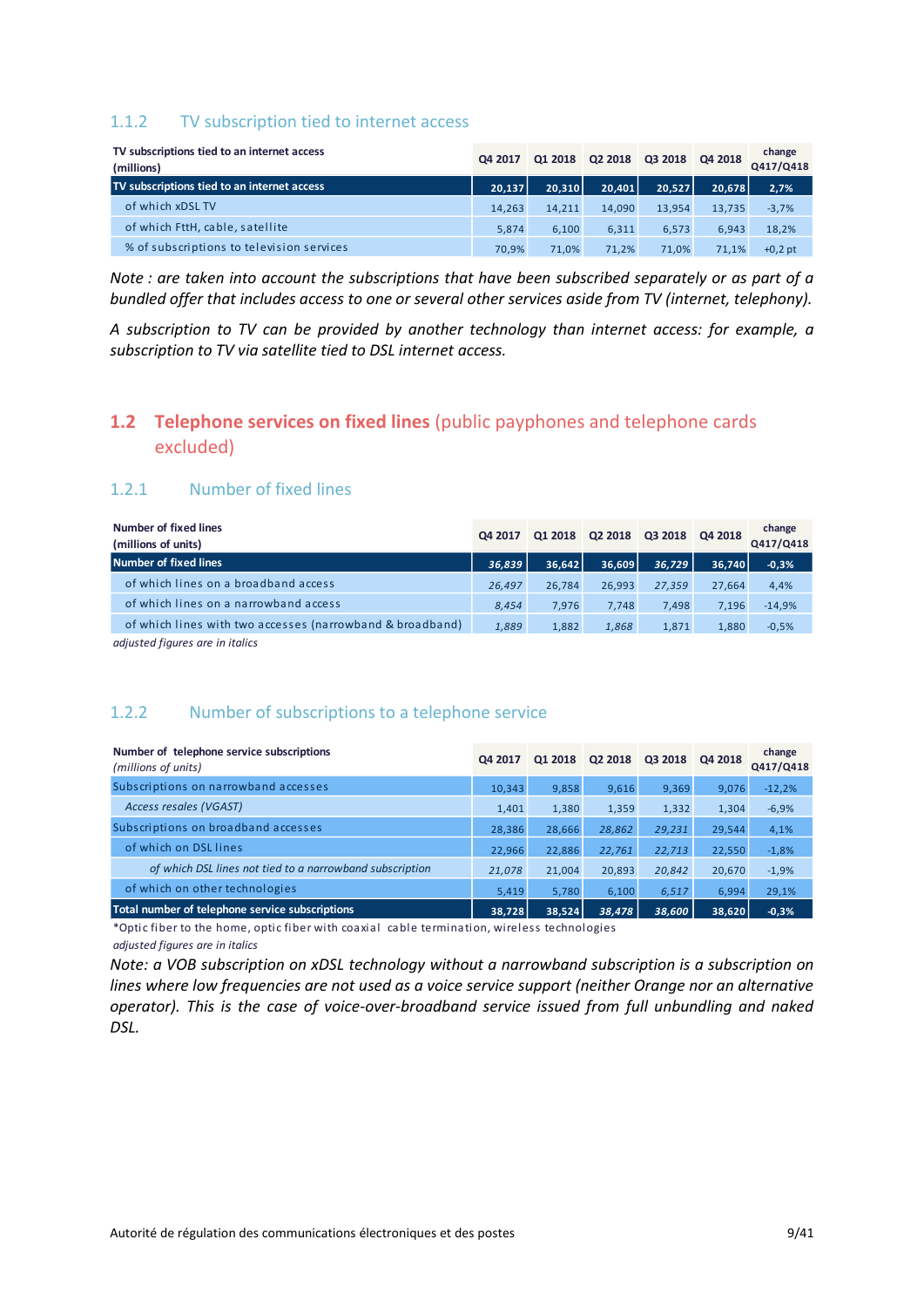

#### **Breakdown of fixed lines by subscriptions to telephony services**



*When offers are based on shared unbundling or bitstream accesses, the subscribers possess two fixed telephone subscriptions on the same physical line. The concept of lines refers here to the number of subscriptions without these double subscriptions by counting only one line for customers having both a narrowband and a VOB subscription.*

*By convention, in the case of ISDN lines, as many fixed lines as telephone subscriptions paid by the company are counted, i.e. 2 lines for a basic access and up to 30 lines for a primary access.*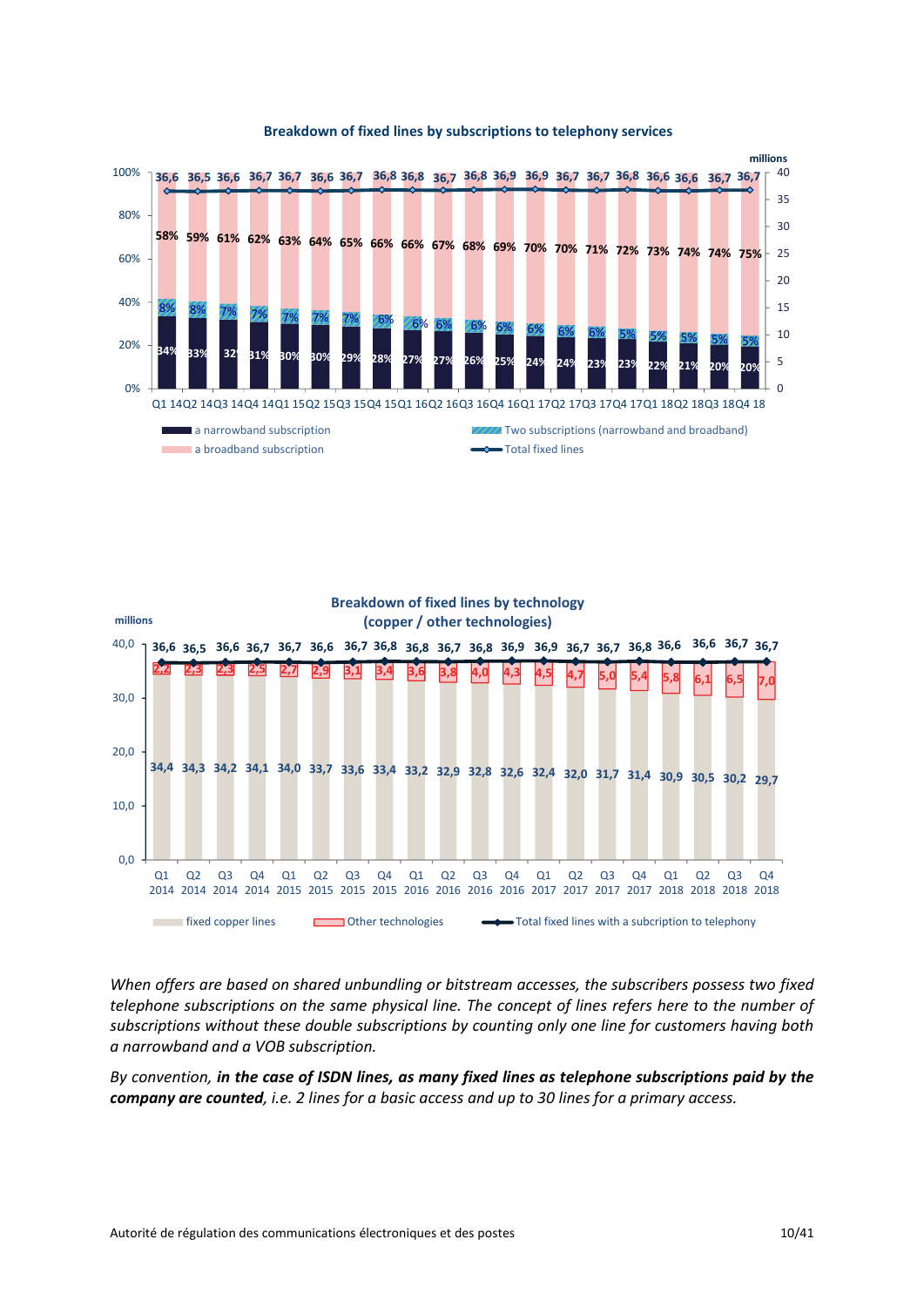

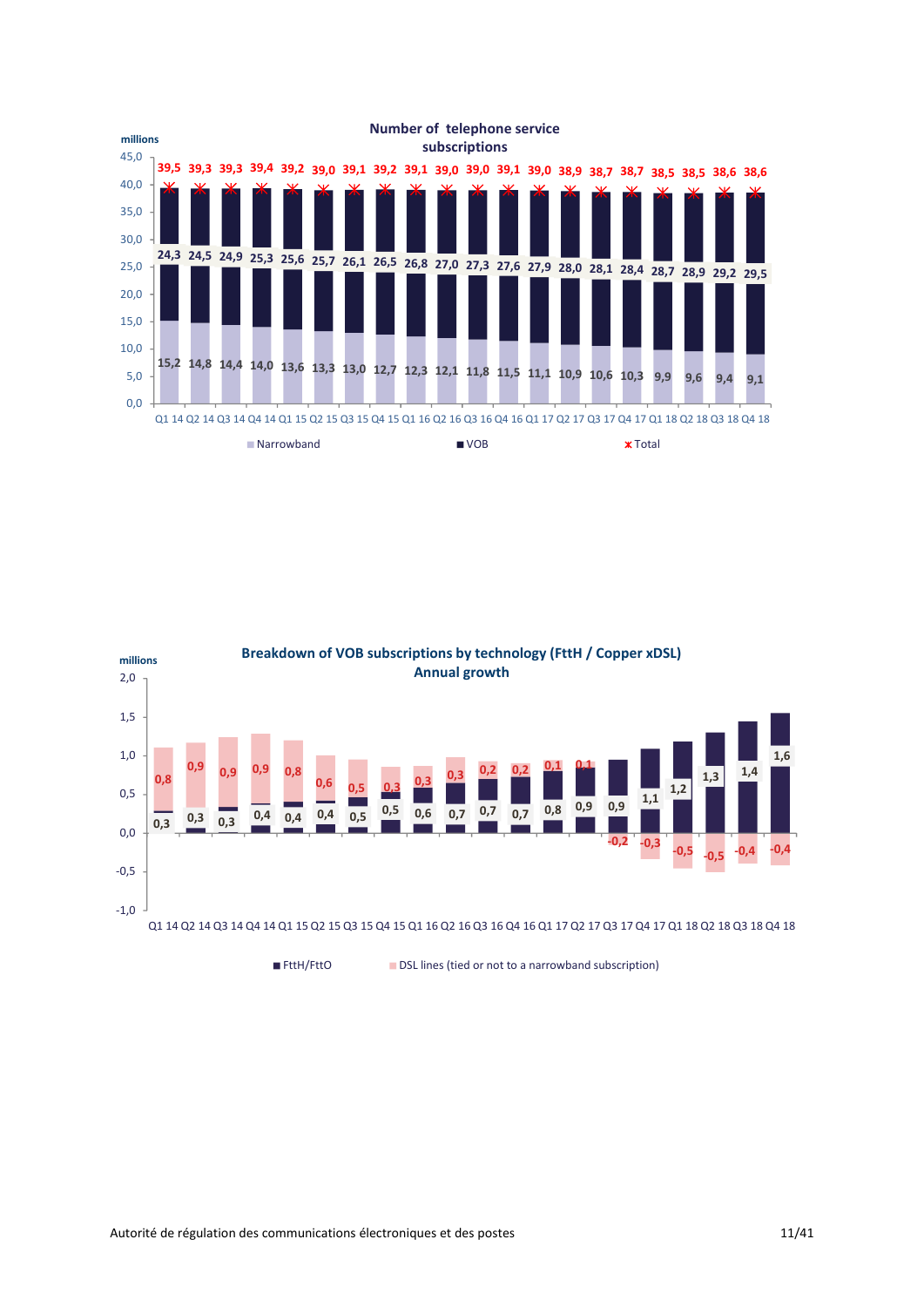#### <span id="page-11-0"></span>1.2.3 Portability of fixed phones numbers

| Portability<br>(millions of units)                      |     |     | Q4 2017 Q1 2018 Q2 2018 Q3 2018 Q4 2018 |       |       | change<br>Q417/Q418 |
|---------------------------------------------------------|-----|-----|-----------------------------------------|-------|-------|---------------------|
| Number of fixed phone numbers ported during the quarter | 660 | 670 | 510                                     | 590 l | 700 N | 6.1%                |

# <span id="page-11-1"></span>1.2.4 Fixed voice: traffic and revenue (narrowband internet, public payphones and voice traffic cards excluded)

| Narrowband access revenue<br>(millions of euros excl. VAT) | Q4 2017 | Q1 2018 | Q2 2018 | Q3 2018 | Q4 2018 | change<br>Q417/Q418 |
|------------------------------------------------------------|---------|---------|---------|---------|---------|---------------------|
| Access fees, subscriptions and additional services         | 560 N   | 543     | 530 N   | 513     | 499     | $-10.8%$            |

*Note: in addition to income earned from providing access to a telephone service, access revenue includes income from IP telephony subscriptions and from additional services (caller ID, etc…).*

| <b>Fixed voice traffic revenue</b><br>(millions of euros VAT excluded) | Q4 2017 | Q1 2018 | Q2 2018 | Q3 2018 | Q4 2018 | change<br>Q417/Q418 |
|------------------------------------------------------------------------|---------|---------|---------|---------|---------|---------------------|
| National voice traffic                                                 | 138     | 127     | 123     | 116     | 117     | $-15,4%$            |
| International voice traffic                                            | 41      | 41      | 40      | 36      | 32      | $-22,1%$            |
| To mobile network                                                      | 88      | 90      | 86      | 83      | 86      | $-2,6%$             |
| <b>Total voice traffic revenue</b>                                     | 267     | 258     | 249     | 234     | 235     | $-12,2%$            |
| Of which calls originating from narrowband networks                    | 169     | 162     | 156     | 145     | 145     | $-14,0%$            |
| Of which calls originating from voice over broadband                   | 99      | 96      | 93      | 89      | 89      | $-9.3%$             |

*Note: although the volume of voice over broadband calls refers to all end-market traffic, the revenue covers only invoiced VOB traffic (e.g. over and above bundled service flat rates).*

| <b>Fixed voice traffic</b><br>(millions of minutes)  | Q4 2017 | Q1 2018 | Q2 2018 | Q3 2018 | Q4 2018  | change<br>Q417/Q418 |
|------------------------------------------------------|---------|---------|---------|---------|----------|---------------------|
| To national fixed voice traffic                      | 10811   | 11 1 20 | 9583    | 8731    | 9610     | $-11,1%$            |
| To international fixed voice traffic                 | 1531    | 1455    | 1343    | 1 1 5 6 | 1 2 0 3  | $-21,5%$            |
| To mobile network                                    | 3876    | 3879    | 3651    | 3326    | 3542     | $-8,6%$             |
| Total fixed voice traffic                            | 16219   | 16453   | 14577   | 13 212  | 14354    | $-11,5%$            |
| Of which calls originating from narrowband networks  | 3657    | 3667    | 3322    | 2958    | 3073     | $-16,0%$            |
| Of which calls originating from voice over broadband | 12561   | 12787   | 11 255  | 10255   | 11 2 8 1 | $-10,2%$            |

*adjusted figures are in italics*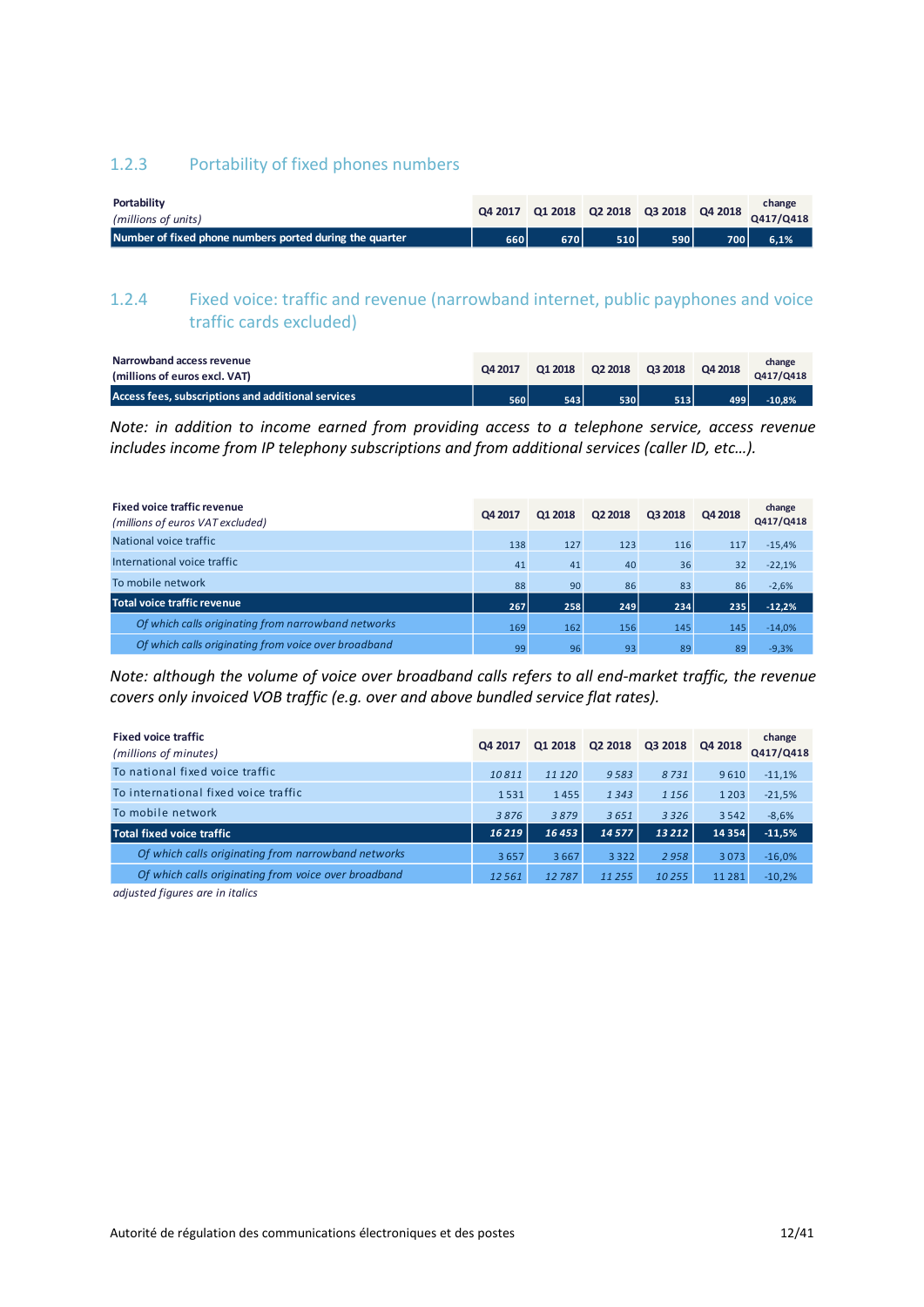**Fixed voice traffic**

*(public payphones & prepaid cards excluded)*



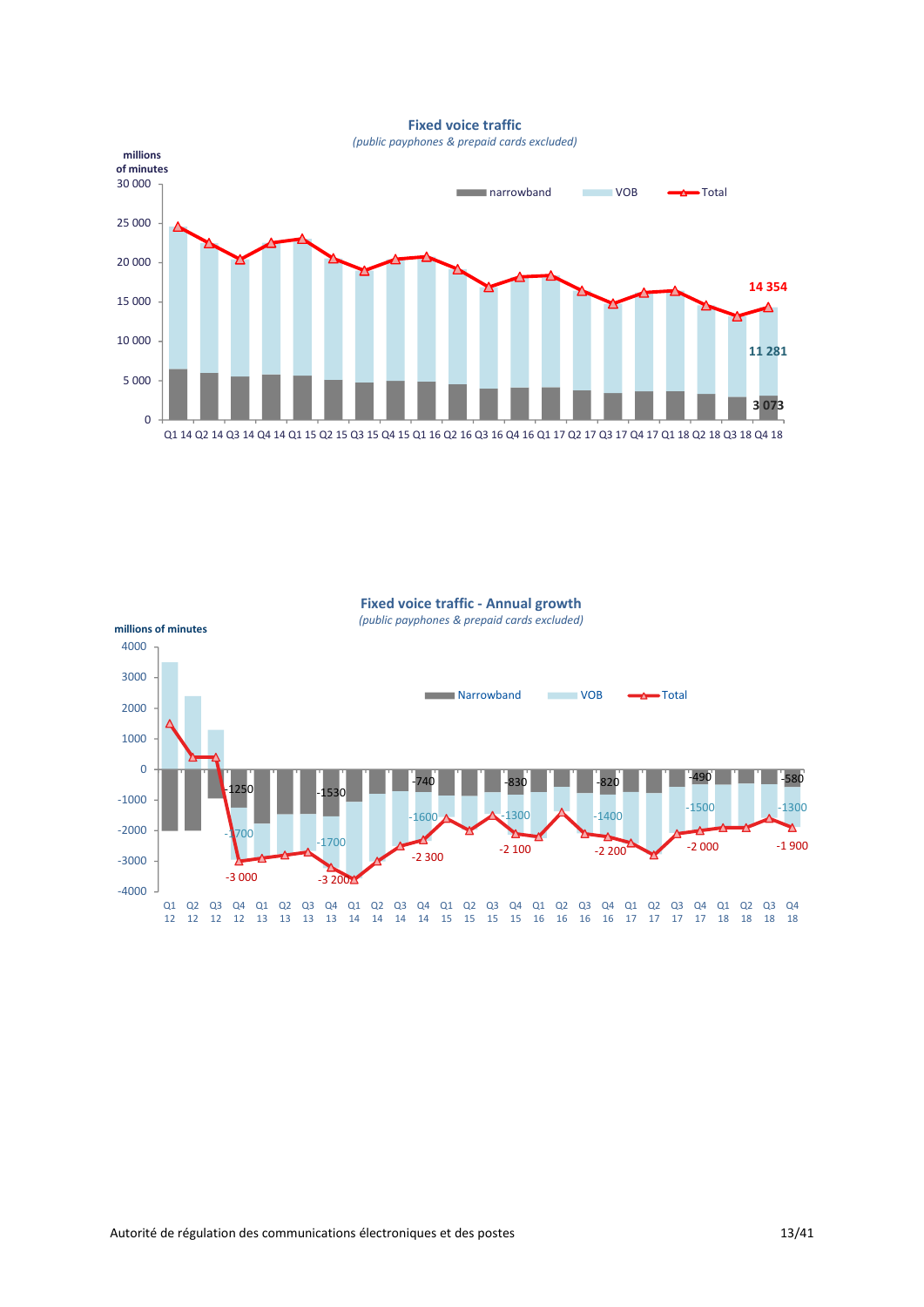# <span id="page-13-0"></span>**1.3 Revenue of fixed services (retail leased lines and data networking included)**

| Revenue of fixed networks services<br>(millions of euros excl.VAT) | Q4 2017 | Q1 2018 | Q2 2018 | Q3 2018 | Q4 2018 | change<br>Q417/Q418 |
|--------------------------------------------------------------------|---------|---------|---------|---------|---------|---------------------|
| <b>Narrowband Revenue</b>                                          | 730     | 707     | 687     | 660     | 646     | $-11,5%$            |
| <b>Broadband Revenue</b>                                           | 3012    | 2977    | 2930    | 2943    | 2940    | $-2,4%$             |
| Broadband Internet, VoB substand revenue from VoB calls            | 2 3 2 5 | 2 3 2 6 | 2317    | 2 3 4 3 | 2 3 4 7 | 0,9%                |
| Other Internet revenue                                             | 687     | 651     | 613     | 600     | 594     | $-13,6%$            |
| <b>Retail leased lines and data transport networks</b>             | 604     | 613     | 598     | 609     | 619     | 2,6%                |
| Total revenue                                                      | 4346    | 4 2 9 7 | 4 2 1 5 | 4212    | 4 2 0 5 | $-3,2%$             |

*adjusted figures are in italics*

#### *Notes :*

*- For fiscal reasons, some operators have, in 2016 and 2017, transferred a part of the revenue from multi-service subscriptions (previously fully declared in the "broadband internet revenue" section) to the "other internet revenues".*

- *"Other internet revenue" refers to related income earned by ISPs on services such as hosting and online advertising revenue. From now on, this line also includes revenues connected to a broadband internet access and billed by operators (subscriptions to à TV service, video and music downloading…). Revenue generated by terminal sales and rental is included under "fixed operator and ISP terminal sales and rental".*

*- Revenue from telephony cards and public payphones is about one million of euros HT for the fourth quarter 2018.*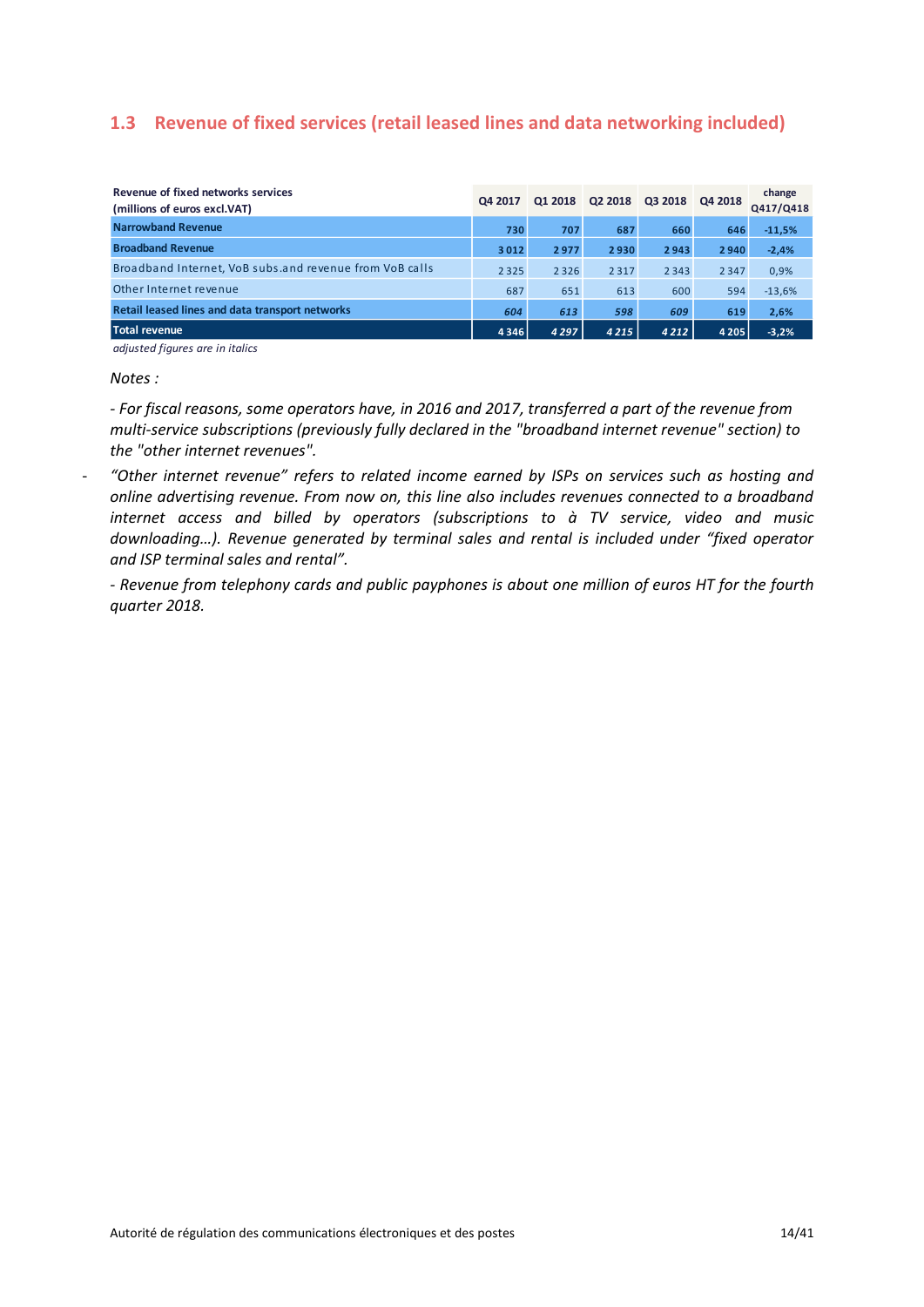

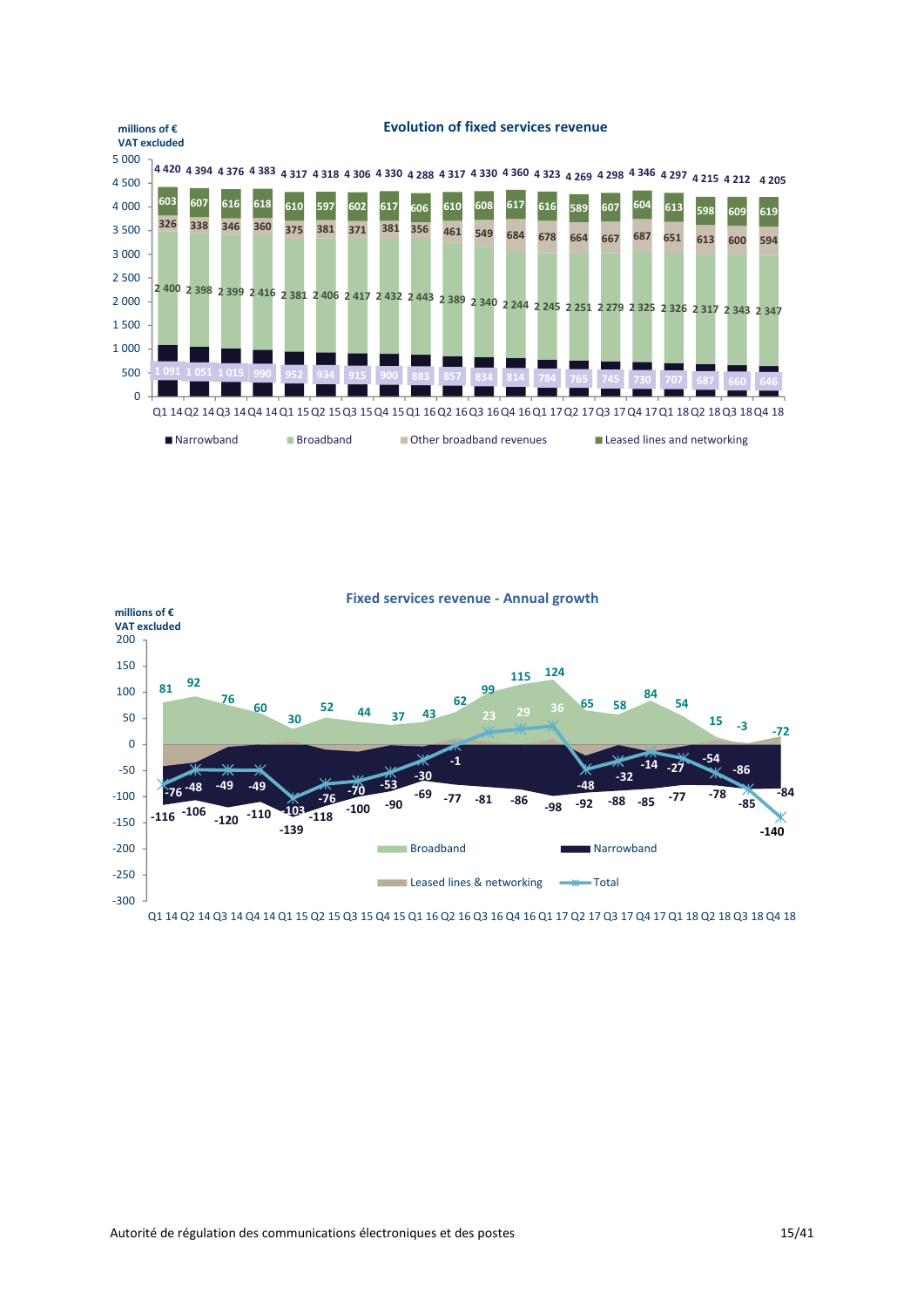# <span id="page-15-0"></span>**1.4 Average bill and traffic per user**

<span id="page-15-1"></span>*Note : several subscriptions to the telephony service may be subscribed on the same fixed line.*

#### 1.4.1 Per fixed line

| Average monthly bill and telephone calls (value added and directory<br>services excluded) |      |      | Q4 2017 Q1 2018 Q2 2018 Q3 2018 Q4 2018 |      |      | change<br>Q417/Q418 |
|-------------------------------------------------------------------------------------------|------|------|-----------------------------------------|------|------|---------------------|
| Per fixed line: telephone access, voice traffic and Internet                              |      |      |                                         |      |      |                     |
| $access$ ( $\epsilon$ VAT excl.)                                                          | 33.1 | 32.7 | 32.2                                    | 32.0 | 31.8 | $-3.9%$             |
| Per fixed lines (in hours)                                                                | 2h27 | 2h29 | 2h12                                    | 2h00 | 2h10 | $-11.4%$            |

*The average bill per fixed line now refers to what customers pay each month for their telephony and Internet services. It include therefore:*

*- Revenue generated by access to subscriptions and additional services;*

*- Revenue from calls originating on fixed lines, including IP traffic revenue billed over and above the bundled service flat rate;*

*- Narrowband and broadband Internet access revenue.*

*Revenues excluded are:*

*- Public payphone and prepaid card revenue;*

*- Revenue generated by other services tied to Internet access, e.g. ISPs' online ad revenue and commissions earned on e-commerce sales;*

*- VAS and directory assistance services revenue.*

*The average monthly volume of traffic per fixed line is calculated by dividing the volume of traffic (PSTN and IP) for quarter N by the estimated average number of fixed lines in existence for quarter N, and then by the number of months.*

*Average number of fixed lines for quarter N: [(total fixed lines on quarter N + total fixed lines on quarter N-1)/2]*

#### <span id="page-15-2"></span>1.4.2 Per subscription to fixed services

| Average monthly bill per customer<br>(in euros -VAT excluded) |      |      |      |      |                   | change<br>Q4 2017 Q1 2018 Q2 2018 Q3 2018 Q4 2018 Q417/Q418 |
|---------------------------------------------------------------|------|------|------|------|-------------------|-------------------------------------------------------------|
| Per fixed narrowband telephone subscription                   | 23.2 | 23.3 | 23.5 | 23.1 | 23.3 <sub>1</sub> | 0.5%                                                        |
| Per fixed broadband access                                    | 34.4 | 33.9 | 33.2 | 33.2 | 32.9              | $-4.5%$                                                     |

*- The average monthly bill for a narrowband line is calculated by dividing the revenue earned on a PSTN based fixed line subscription and calls (i.e. excluding VOB) for Quarter Q by the estimated average customer base for Quarter Q, then dividing the result by three.*

*- The average monthly bill for a broadband or ultra-fast broadband access (Internet and telephony over broadband) is calculated by dividing the revenue earned on VOB calls made on a fixed line (billed over and above a service bundle flat rate) and the revenue earned on broadband subscription for Quarter Q by the estimated average customer base for Quarter Q, then dividing the result by three.*

| Average monthly volume per customer<br>(in hours) |      |      |      |      |      | Q4 2017 Q1 2018 Q2 2018 Q3 2018 Q4 2018 Q417/Q418 |
|---------------------------------------------------|------|------|------|------|------|---------------------------------------------------|
| Per fixed narrowband telephone subscription       | 1h56 | 2h01 | 1h53 | 1h43 | 1h51 | $-4.5%$                                           |
| Per fixed VOB subscription                        | 2h28 | 2h29 | 2h10 | 1h57 | 2h07 | $-13.7%$                                          |

*- The average monthly volume per fixed line is calculated by dividing the traffic earned on a PSTN or VOB based fixed line subscription and calls for quarter Q by the estimated average customer base for quarter Q, then dividing the result by three.*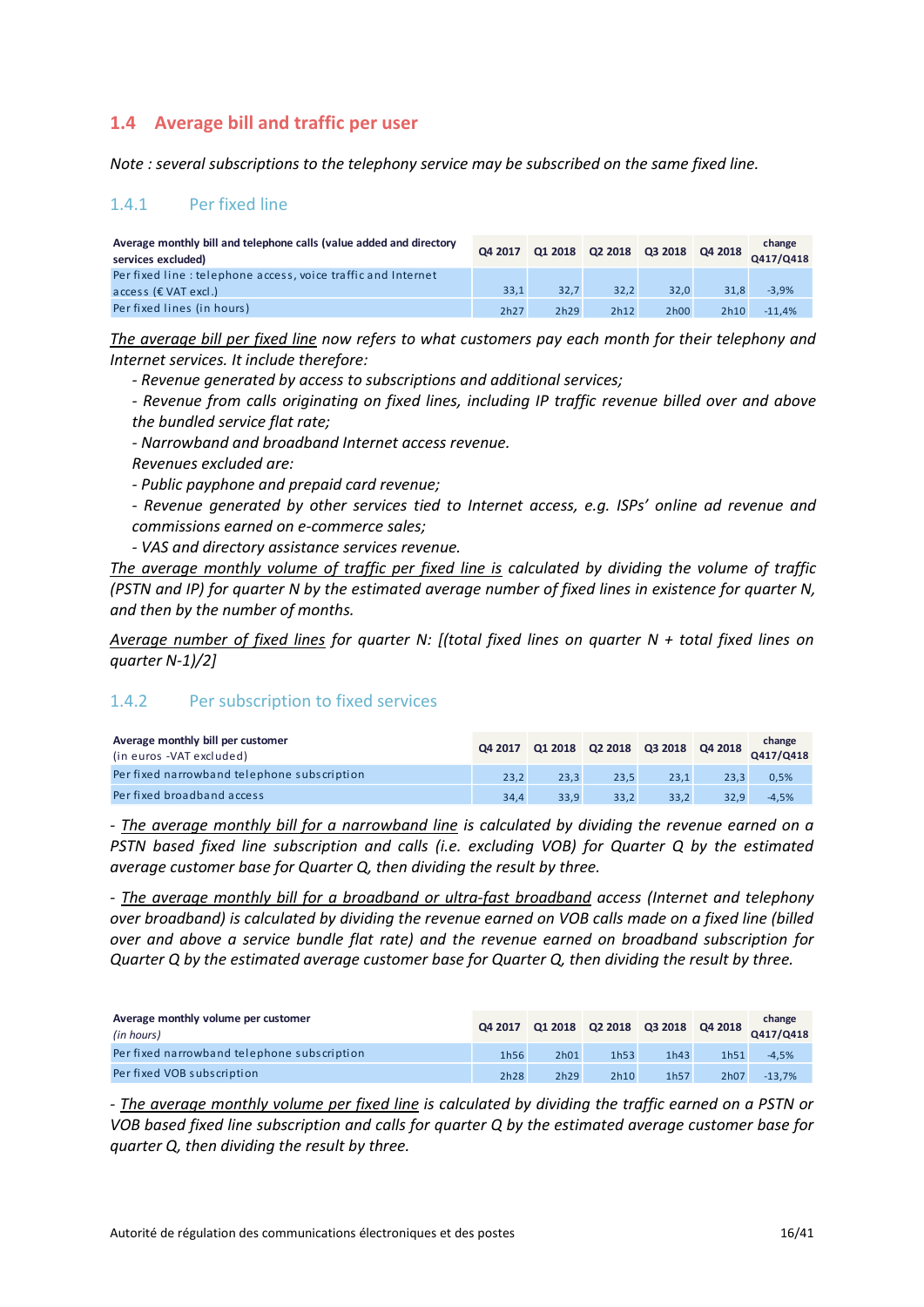



# **Average monthly traffic per subscription to a fixed telephony service**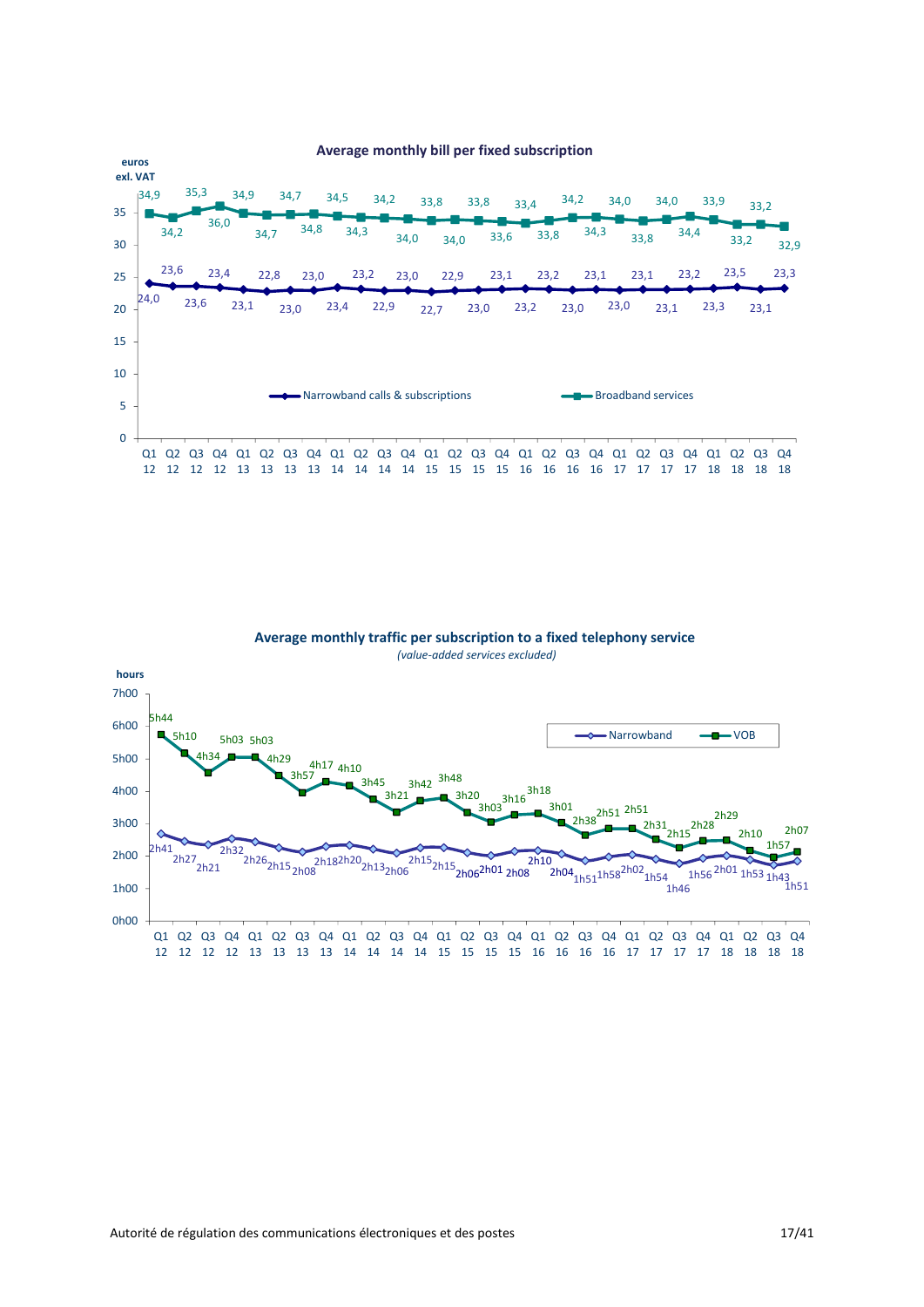# <span id="page-17-0"></span>**2 Services on mobiles networks - retail market**

#### <span id="page-17-1"></span>**2.1 Mobiles phone services**

#### <span id="page-17-2"></span>2.1.1 Number of SIM cards

| Number of mobile subscriptions<br>(millions of units)                                                         | Q4 2017 | Q1 2018 | Q2 2018 | Q3 2018 | Q4 2018 | change<br>Q417/Q418 |
|---------------------------------------------------------------------------------------------------------------|---------|---------|---------|---------|---------|---------------------|
| <b>Postpaid</b>                                                                                               | 64.336  | 65.025  | 65,385  | 65.999  | 66.507  | 3,4%                |
| Prepaid                                                                                                       | 10,261  | 9,935   | 9,558   | 9.477   | 9,090   | $-11,4%$            |
| of which active prepaid cards                                                                                 | 7.724   | 7.548   | 7.220   | 7.056   | 6.945   | $-10,1%$            |
| Total number of SIM cards                                                                                     | 74.596  | 74,960  | 74,943  | 75,475  | 75.597  | 1,3%                |
| the state of the company of the state of the state of the state of the state of the state of the state of the |         |         |         |         |         |                     |

*adjusted figures are in italics*

*- A prepaid card is considered active if the customer has made or received at least one call during the past three month. Incoming SMS are not included in the calculation.*

*- Are excluded dedicated active 4G cards for a fixed use (they cannot be use in mobility).These cards are included with fixed internet access.*

### <span id="page-17-3"></span>2.1.2 Dedicated data cards

| Dedicated data cards<br>(millions of units) | Q4 2017 | Q1 2018 | Q2 2018 | Q3 2018 | Q4 2018 | change<br>Q417/Q418 |
|---------------------------------------------|---------|---------|---------|---------|---------|---------------------|
| <b>Postpaid subscriptions</b>               | 2,778   | 2,869   | 2,887   | 2,909   | 2,905   | 4,6%                |
| <b>Prepaid subscriptions</b>                | 0,682   | 0,630   | 0,606   | 0,555   | 0.497   | $-27,1%$            |
| of which active prepaid cards               | 0.264   | 0.251   | 0.187   | 0.201   | 0.157   | $-40,5%$            |
| Number of dedicated data cards              | 3,459   | 3,500   | 3,493   | 3,465   | 3,402   | $-1,7%$             |
| % in total number of SIM cards              | 4,6%    | 4,7%    | 4,7%    | 4,6%    | 4,5%    | $-0.1$ Point        |

*adjusted figures are in italics*

*Note: the number of dedicated data cards is defined as the number of SIM cards sold by mobile operators (in the form of subscriptions, flat rates or prepaid cards), used exclusively for accessing the Internet (PCMCIA cards, 3G/4G USB keys). These cards cannot be used to make voice calls. Dedicated active 4G cards for a fixed use are excluded.* 

### <span id="page-17-4"></span>2.1.3 The fixed-mobile convergence

| Bundles: mobile subscription tied to fixed services<br>(millions of units) | Q4 2017 |        | Q1 2018 Q2 2018 Q3 2018 Q4 2018 |        |        | change<br>Q417/Q418 |
|----------------------------------------------------------------------------|---------|--------|---------------------------------|--------|--------|---------------------|
| Number of mobile subscriptions tied to at least one fixed service          | 19.687  | 19.821 | 19.842                          | 19.891 | 20.136 | 2,3%                |
| % in total number of postpaid subscriptions                                | 31%     | 30%    | 30%                             | 30%    | 30%    | $-0.3$ Point        |
| % in total number of SIM cards                                             | 26%     | 26%    | 26%                             | 26%    | 27%    | $+0.2$ Point        |
| adjusted figures are in italics                                            |         |        |                                 |        |        |                     |

*Notes :* 

- *Fixed-mobile convergence offers are commercialized by the operators by a package of services (several mobile contracts can be included) or by some price cutting applied to one or the others of the services. Several SIM cards can be tied to a fixed service subscription.*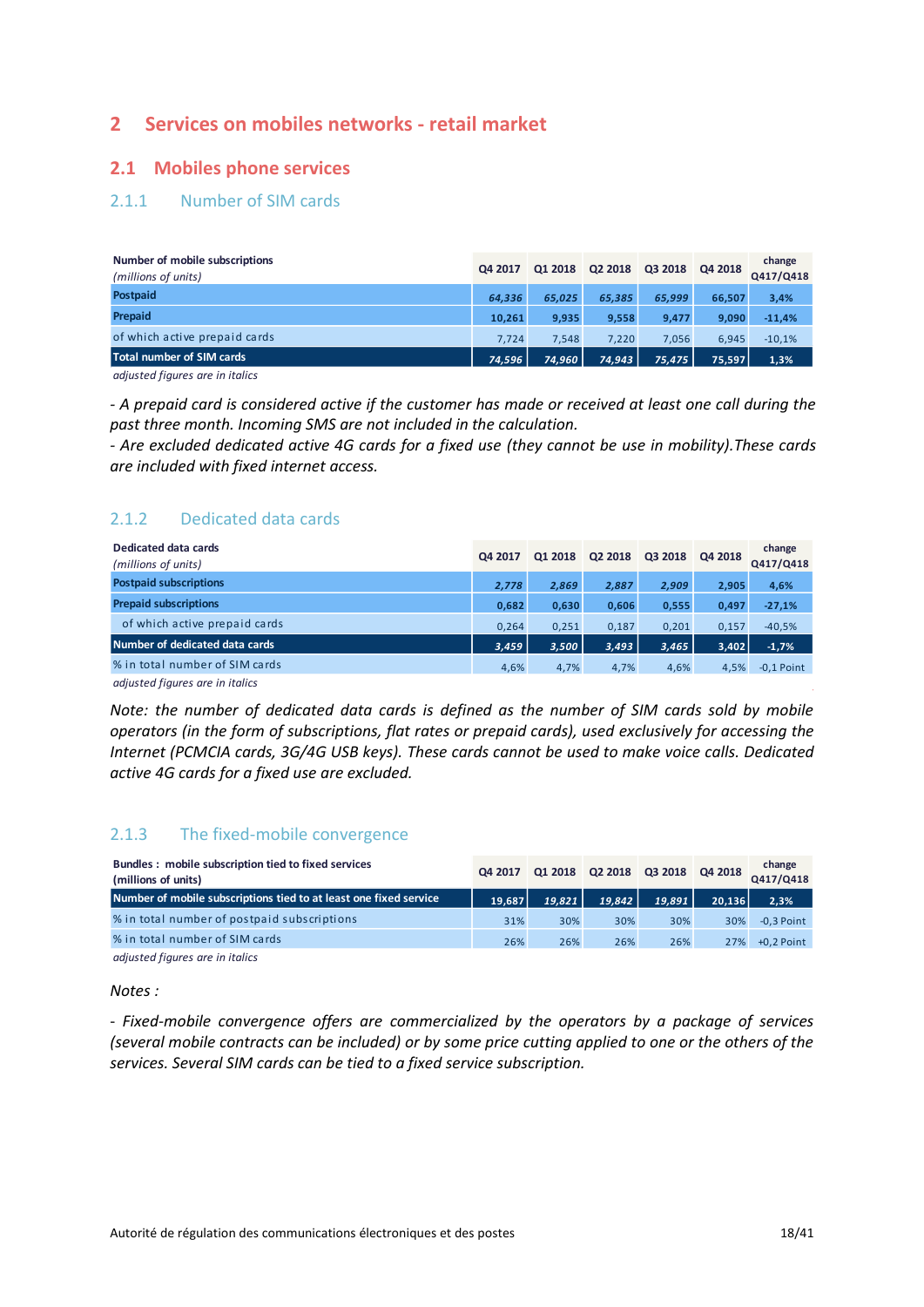

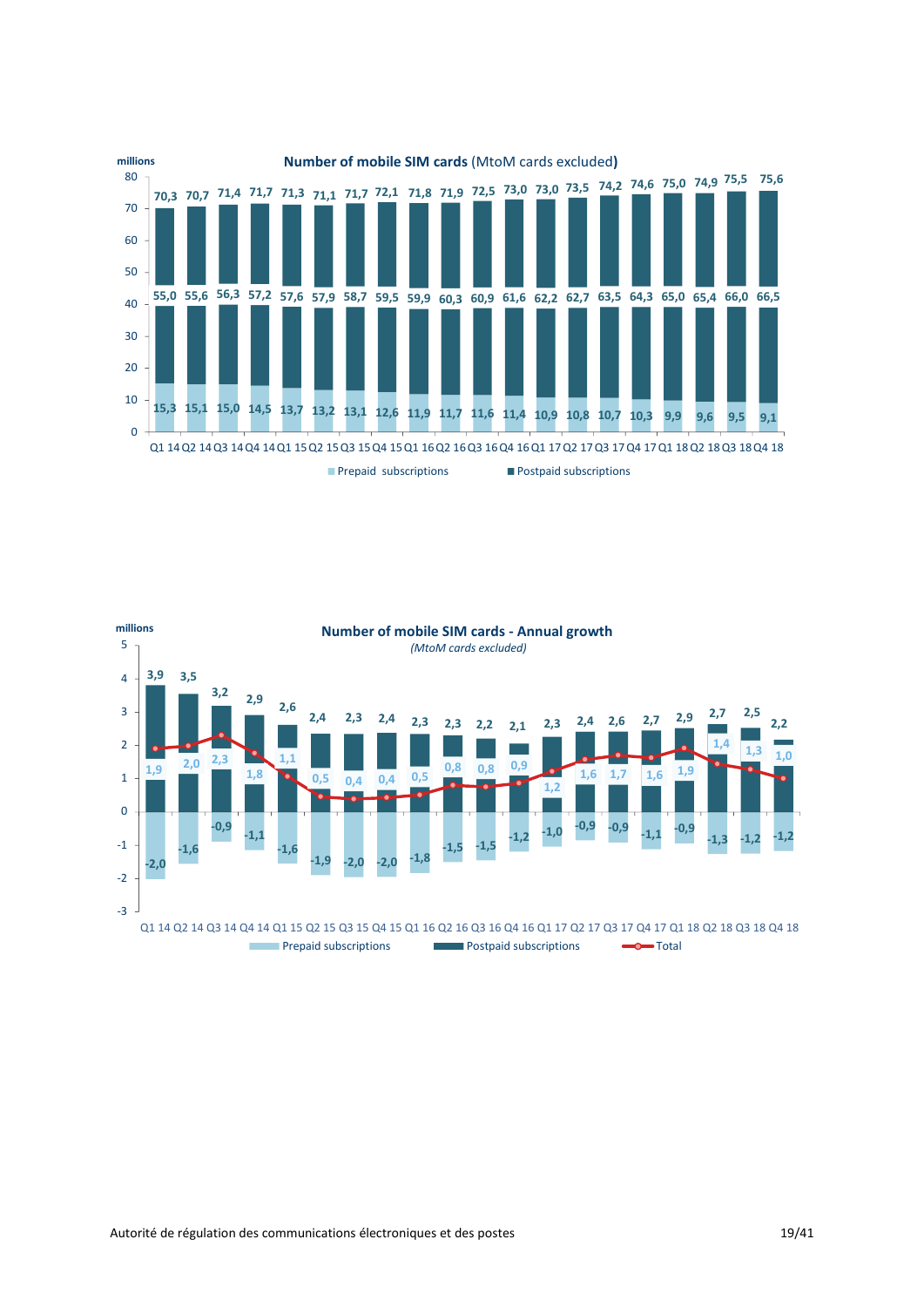#### <span id="page-19-0"></span>2.1.4 3G and 4G active cards

| 3G and 4G active users<br>(millions of units) | Q4 2017 |        | Q1 2018 Q2 2018 Q3 2018 Q4 2018 |        |        | change<br>Q417/Q418 |
|-----------------------------------------------|---------|--------|---------------------------------|--------|--------|---------------------|
| 3G active users                               | 56.138  | 56.588 | 57.169                          | 58,549 | 59.425 | 5,9%                |
| 4G active users                               | 41.626  | 43.260 | 44.672                          | 46.346 | 47.744 | 14,7%               |
| adjusted figures are in italics               |         |        |                                 |        |        |                     |

- *The active 3G users are defined as the number of customers who have accessed a mobile service (voice, videophony, mobile TV, data transfer, etc.) that uses 3G radio access technology, sometime in the past three months (either transmission or reception). An active 3G card can also be active in 4G or in 2G.*

*- The 4G active users are defined as the number of customers who have accessed a mobile service (voice or data services) that uses 4G radio access technology, at least once in the past three months (either transmission or reception). Only active customers are counted here, which therefore have both a 4G offer and a compatible terminal. This definition may differ from those of operator's financial publications, which can account, for example, some offers "4G marketed". A client can have such an offer, but not the suitable terminal, nor 4G coverage. A 4G active user may also use 2G or 3G technologies.*

*- Are excluded 4G active dedicated data cards for a fixed use (they cannot be use in mobility). These cards are included in fixed internet indicators.* 

#### <span id="page-19-1"></span>2.1.5 Portability of mobile phone numbers

| Number Portability<br>(millions of units)                                                             |       |  |                                                                                                                                         |  |  | change<br>Q4 2017 Q1 2018 Q2 2018 Q3 2018 Q4 2018 Q417/Q418 |  |
|-------------------------------------------------------------------------------------------------------|-------|--|-----------------------------------------------------------------------------------------------------------------------------------------|--|--|-------------------------------------------------------------|--|
| Number of transactions during the quarter                                                             | 2.490 |  | $\begin{array}{ c c c c c c c c } \hline \text{2,174} & \text{2,097} & \text{2,128} & \text{1,831} & \text{-26,5\%} \hline \end{array}$ |  |  |                                                             |  |
| Note: the figures for ported phone numbers refer to the number of at the finalized porting procedures |       |  |                                                                                                                                         |  |  |                                                             |  |

*Note: the figures for ported phone numbers refer to the number of at the finalized porting procedures (ported numbers activated by the recipient operator) during the quarter in question.*

#### <span id="page-19-2"></span>2.1.6 Mobile revenue on the retail market (value-added services excluded)

Revenues in the table below are presented at a constant scope, i.e., after application of the new accounting standard. For more information, see the appendix on p. 39.

| Mobile services revenue<br>(millions of euros VAT excluded) | Q4 2017 |         | Q1 2018 Q2 2018 Q3 2018 Q4 2018 |         |         | change<br>Q417/Q418 |
|-------------------------------------------------------------|---------|---------|---------------------------------|---------|---------|---------------------|
| Postpaid subscriptions                                      | 3 1 1 2 | 3015    | 3081                            | 3 1 3 9 | 3 1 2 3 | 0.4%                |
| Prepaid subscriptions                                       | 168     | 152     | 148                             | 150     | 146     | $-13.2%$            |
| Total mobile services revenue (excluding MtoM revenue)      | 3 2 8 0 | 3 1 6 7 | 3 2 2 9                         | 3 2 8 9 | 3 2 6 9 | $-0,3%$             |

*Note: this is about retail market revenue. Revenues from the market between operators (interconnection, wholesale) are not included. Also excluded is revenue from value-added retail services.*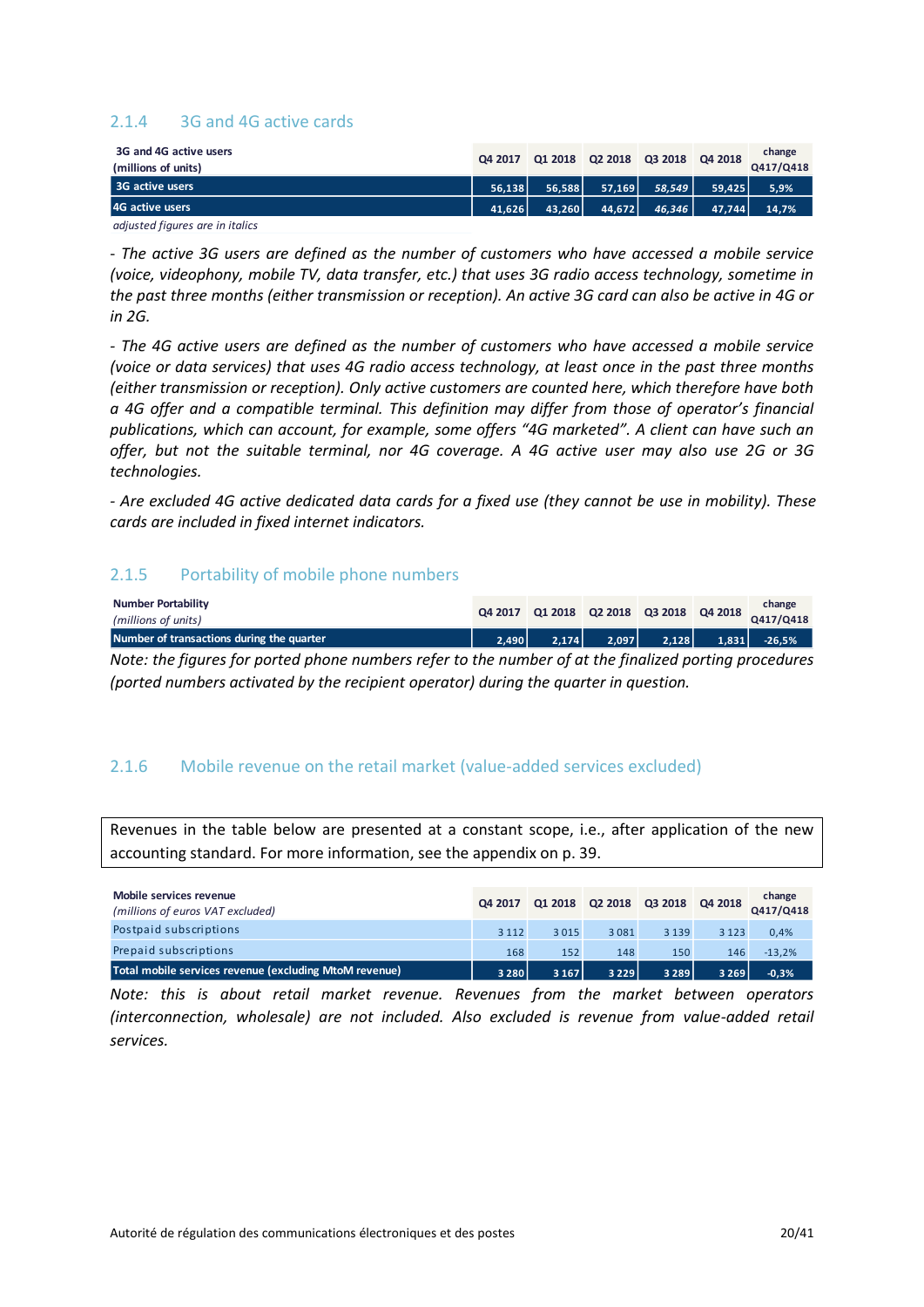



Q1 14 Q2 14 Q3 14 Q4 14 Q1 15 Q2 15 Q3 15 Q4 15 Q1 16 Q2 16 Q3 16 Q4 16 Q1 17 Q2 17 Q3 17 Q4 17 Q1 18 Q2 18 Q3 18 Q4 18



0,0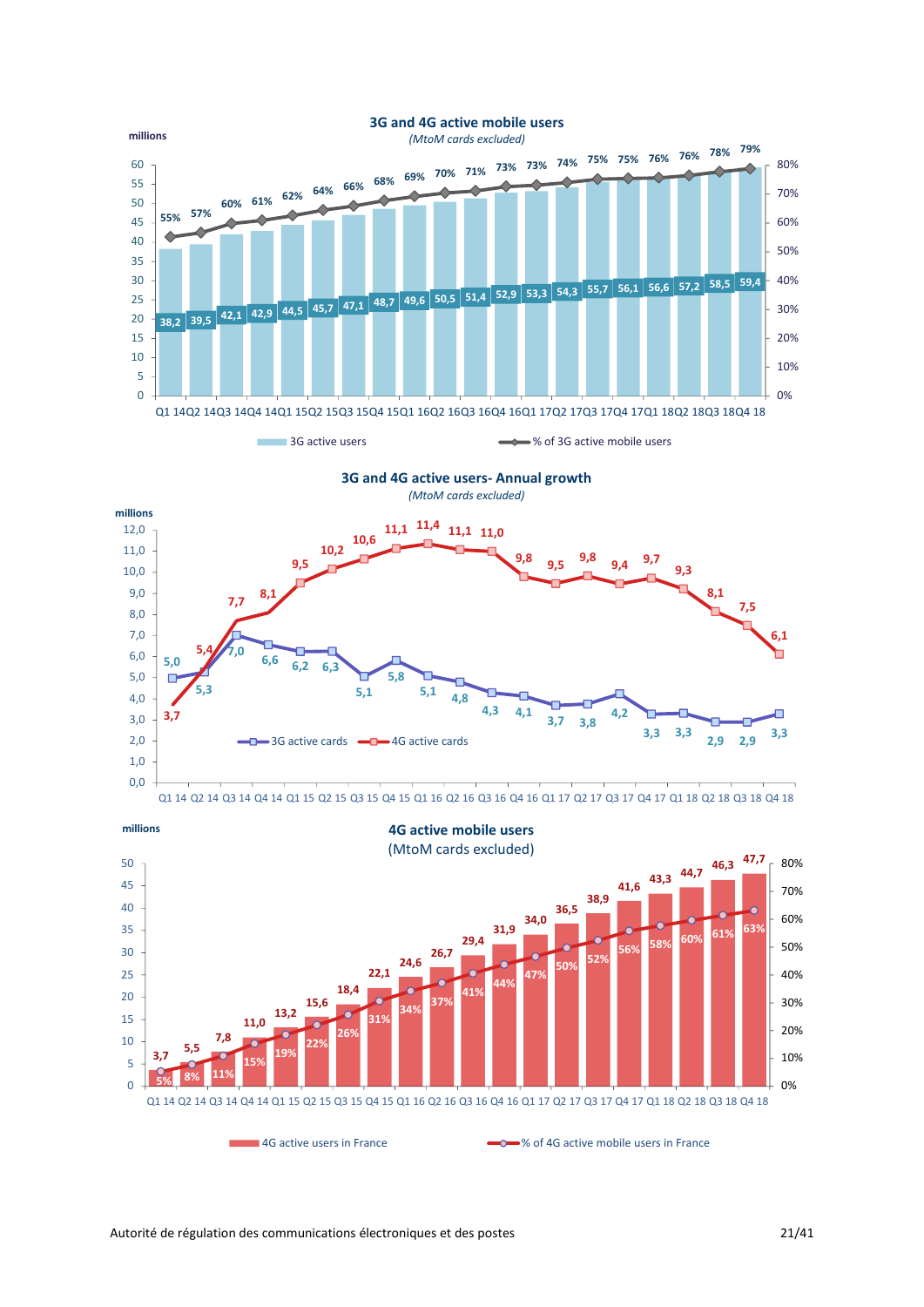

**Amount of phone numbers transactions during the quarter**

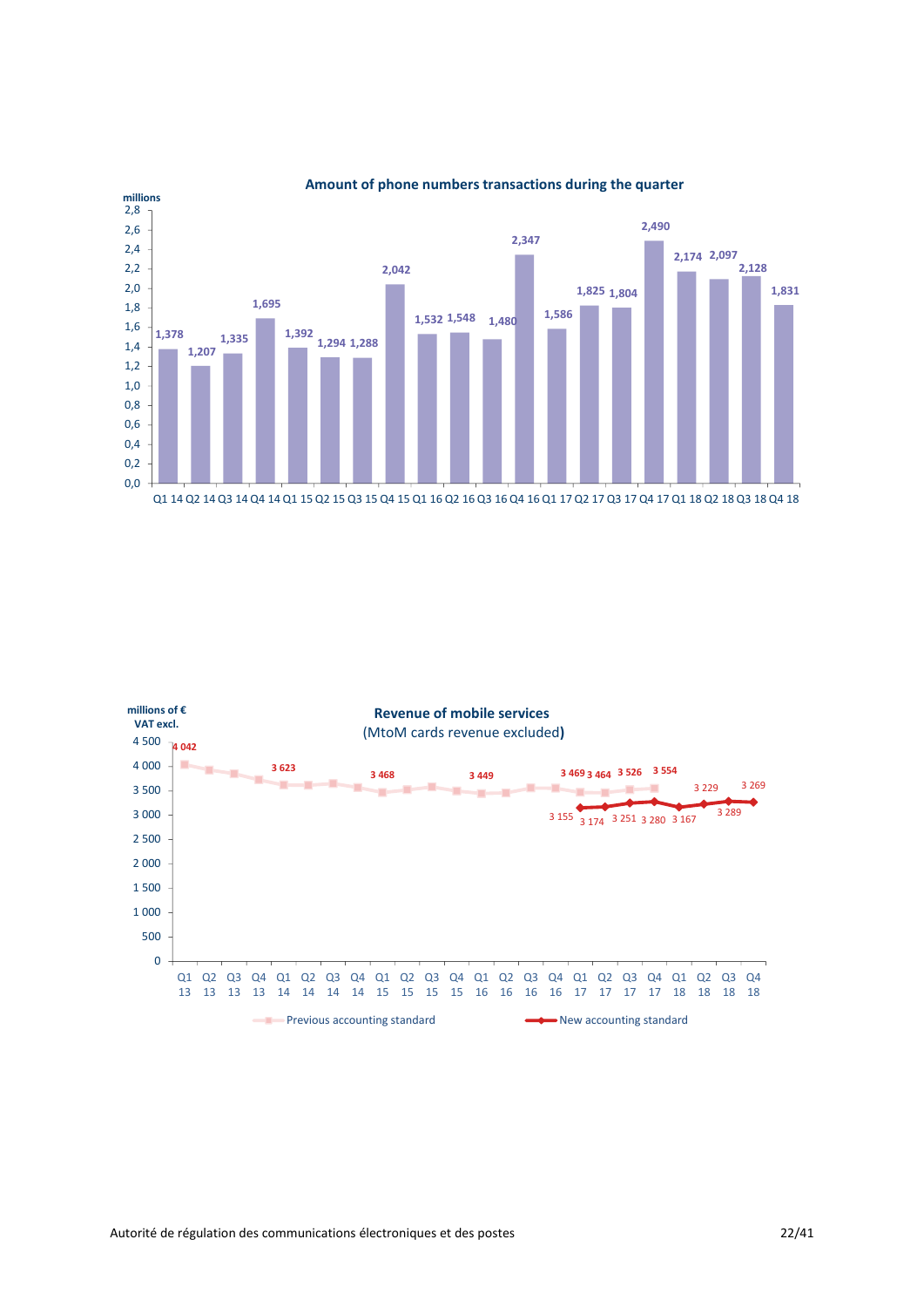#### <span id="page-22-0"></span>2.1.7 Volume of data consumed by mobile customers

| Data volumes used by customers<br>(in Exabyte) | Q4 2017 | Q1 2018 | Q2 2018 | Q3 2018 | Q4 2018 | change<br>Q417/Q418 |
|------------------------------------------------|---------|---------|---------|---------|---------|---------------------|
| <b>Postpaid subscriptions</b>                  | 0.708   | 0.759   | 0.870   | 0,937   | 1,029   | 45,3%               |
| <b>Prepaid subscriptions</b>                   | 0.008   | 0.009   | 0.010   | 0,014   | 0,019   | 130,4%              |
| Total data volumes                             | 0,716   | 0,768   | 0,879   | 0,951   | 1,048   | 46,3%               |
| of which dedicated data SIM cards              | 0,018   | 0,017   | 0,019   | 0,021   | 0,022   | 25,3%               |
| of which active 4G customers                   | 0,656   | 0.691   | 0.806   | 0,865   | 0.952   | 45.2%               |

*Note: the volume of data on mobile networks includes vocal communications and exchange of interpersonal messages via applications (wifi traffic excluded). It does not include the volume of 4G fixed boxes of the mobiles operators.*

#### <span id="page-22-1"></span>2.1.8 Mobile voice traffic

| Mobile voice traffic<br>(millions of minutes) | Q4 2017 | Q1 2018 | Q2 2018 | Q3 2018 | Q4 2018 | change<br>Q417/Q418 |
|-----------------------------------------------|---------|---------|---------|---------|---------|---------------------|
| <b>Postpaid subscriptions</b>                 | 40 398  | 41 004  | 41 149  | 39 046  | 41826   | 3,5%                |
| <b>Prepaid subscriptions</b>                  | 2071    | 1963    | 1998    | 1933    | 1940    | $-6,3%$             |
| Total mobile voice traffic                    | 42 472  | 42 967  | 43 147  | 40 979  | 43767   | 3,0%                |
| Mobile voice traffic<br>(millions of minutes) | Q4 2017 | Q1 2018 | Q2 2018 | Q3 2018 | Q4 2018 | change<br>Q417/Q418 |
| To national fixed lines                       | 6897    | 6766    | 6577    | 6 2 0 2 | 6554    | $-5,0%$             |
| To national mobile lines                      | 33 3 80 | 33939   | 34 1 19 | 32031   | 34 8 65 | 4,5%                |
| Outgoing international voice traffic          | 1 2 9 3 | 1353    | 1390    | 1328    | 1310    | 1,3%                |
| Roaming out *                                 | 902     | 908     | 1061    | 1419    | 1037    | 15,0%               |
| Total mobile voice traffic                    | 42 472  | 42 967  | 43 147  | 40 979  | 43767   | 3,0%                |

*(\*) Roaming-out : calls sent and received abroad by french mobile operators customers*

#### <span id="page-22-2"></span>2.1.9 Interpersonal messages (SMS, MMS)

| Volumes of interpersonal messages<br>(millions of units) | Q4 2017  | Q1 2018 | Q2 2018 | Q3 2018  | Q4 2018  | change<br>Q417/Q418 |
|----------------------------------------------------------|----------|---------|---------|----------|----------|---------------------|
| <b>Number of SMS</b>                                     | 44 3 29  | 43 4 71 | 43033   | 42 631   | 42 2 7 1 | $-4,6%$             |
| of which from postpaid subscriptions                     | 42892    | 42 114  | 41663   | 41 3 0 4 | 41016    | $-4,4%$             |
| of which from prepaid subscriptions                      | 1436     | 1358    | 1371    | 1328     | 1 2 5 5  | $-12,6%$            |
| <b>Number of MMS</b>                                     | 1264     | 1225    | 1327    | 1404     | 1305     | 3,3%                |
| Total number of messages sent                            | 45 5 9 2 | 44 697  | 44 3 60 | 44 036   | 43 5 7 6 | $-4.4%$             |

#### <span id="page-22-3"></span>2.1.10 Roaming-out

| Roaming-out                                    | Q4 2017 |       | Q1 2018 Q2 2018 Q3 2018 Q4 2018 |          |       | change<br>Q417/Q418 |
|------------------------------------------------|---------|-------|---------------------------------|----------|-------|---------------------|
| Revenue (voice, SMS, data) (millions of euros) | 158     | 162   | 171                             | 185      | 154   | $-2,5%$             |
| Voice traffic (millions of minutes)            | 902     | 908   | 1061                            | 1419     | 1037  | 15,0%               |
| SMS traffic (millions)                         | 417     | 414   | 521                             | 894      | 436   | 4,6%                |
| Data traffic (terabytes)                       | 10979   | 11957 | 17378                           | 33 2 9 3 | 19559 | 78.1%               |

*Note: roaming out corresponds to mobile services made abroad by customers of French mobile operators. For the revenue, only the services invoiced, specifically or above the fixed price, are counted to the operator's customers for the roaming services, whatever the service (incoming and*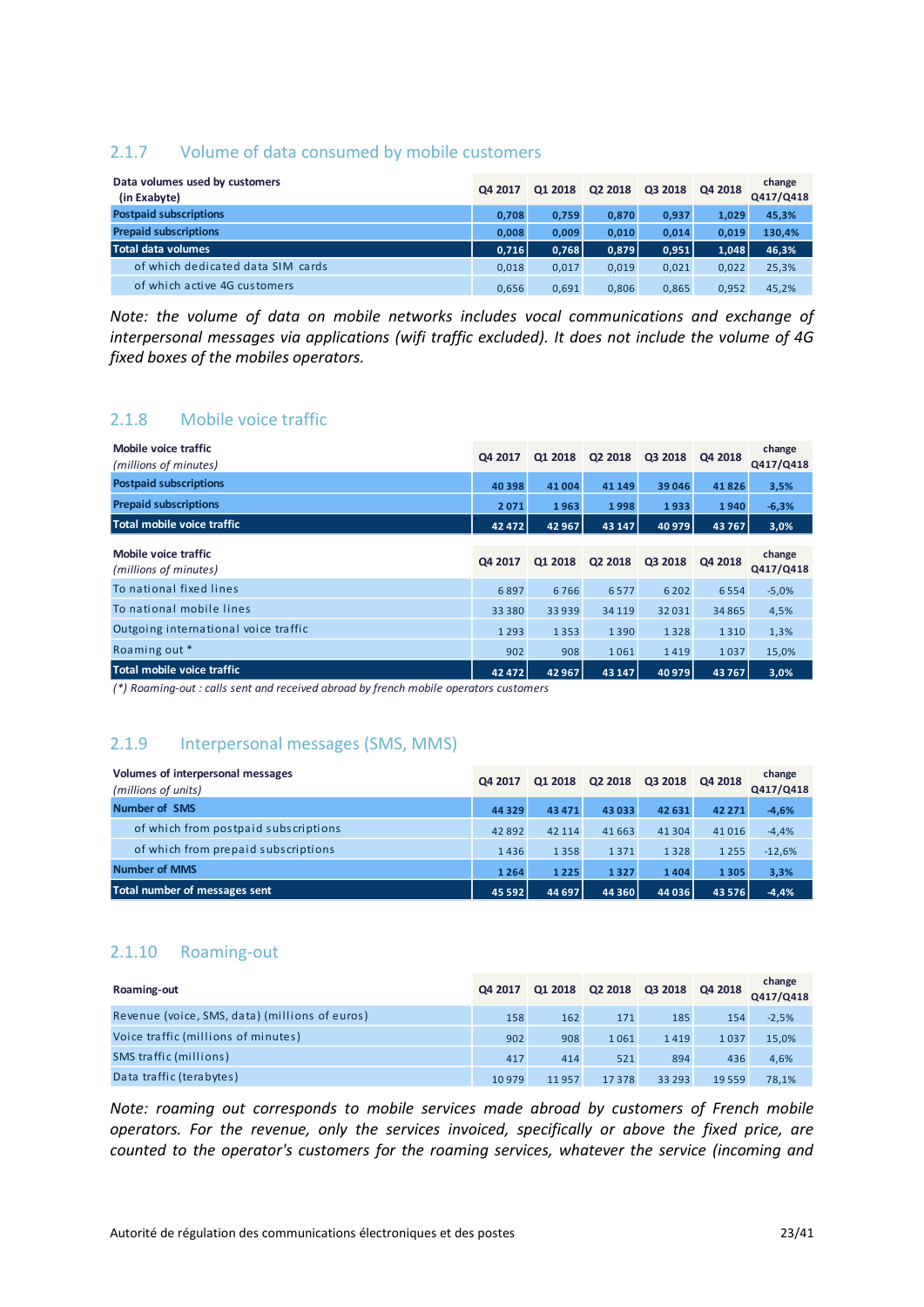*outgoing voice calls, messaging services, the internet). Since 15 June 2017, operators have had to offer the national tariffs to their customers traveling within the European Union for calls made or received from a mobile phone. For more information on the evolution of retail tariffs, see the Eurotariff note (section [5.2](#page-36-0) of this publication).*







#### **Proportion of volume from active 4G cards in total data volume**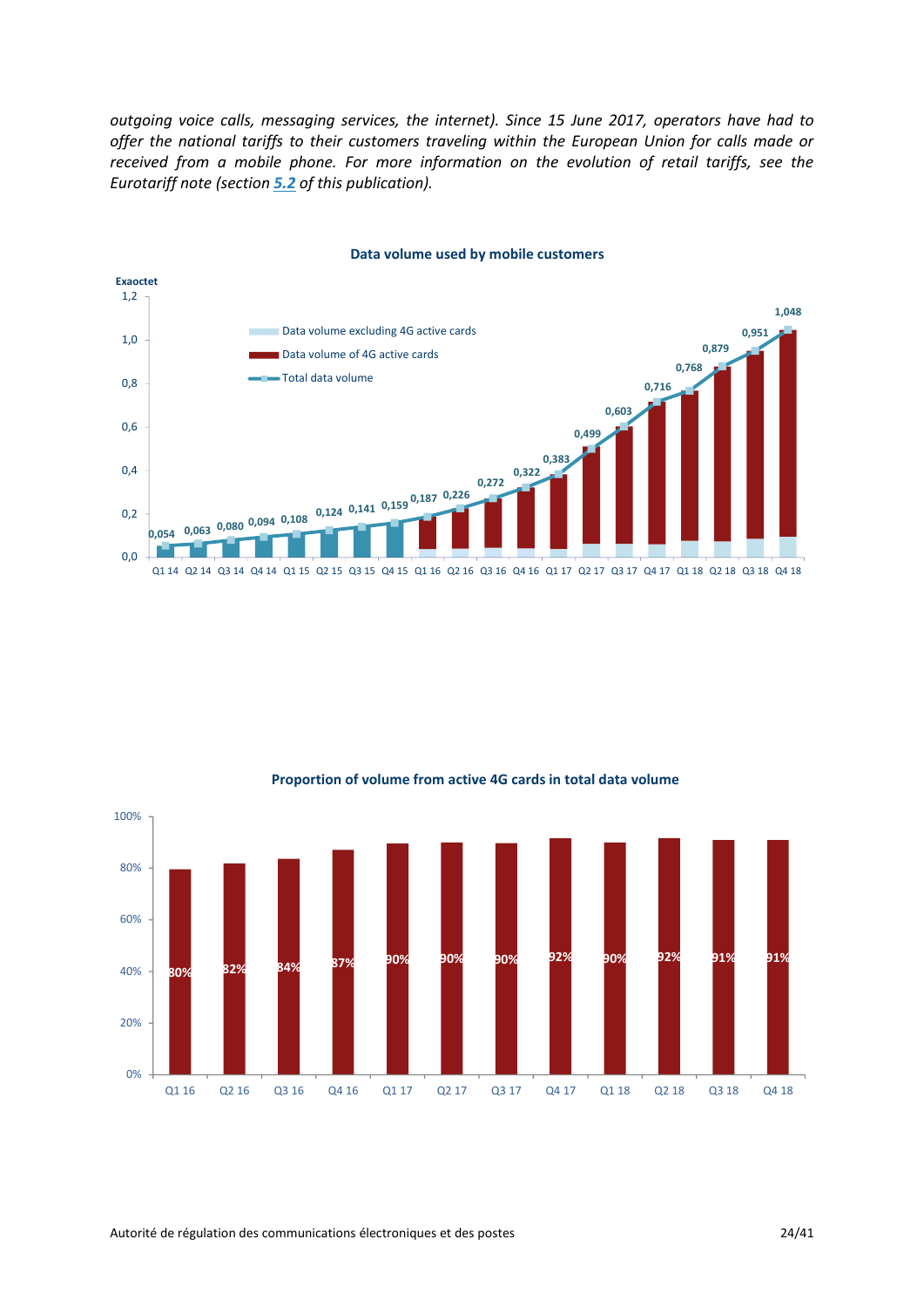

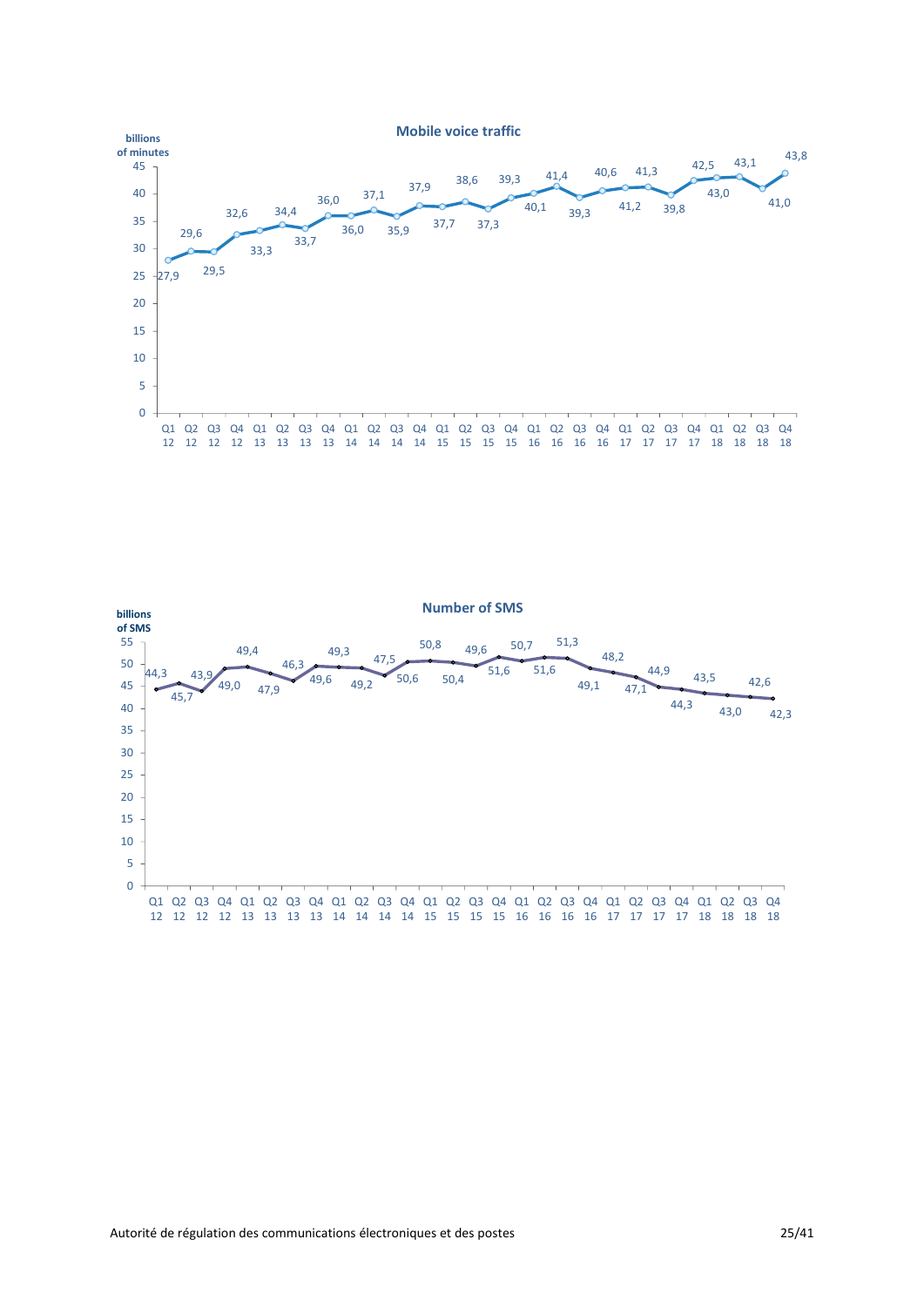





**Voice roaming out traffic**



**Data roaming out traffic**



millions of minutes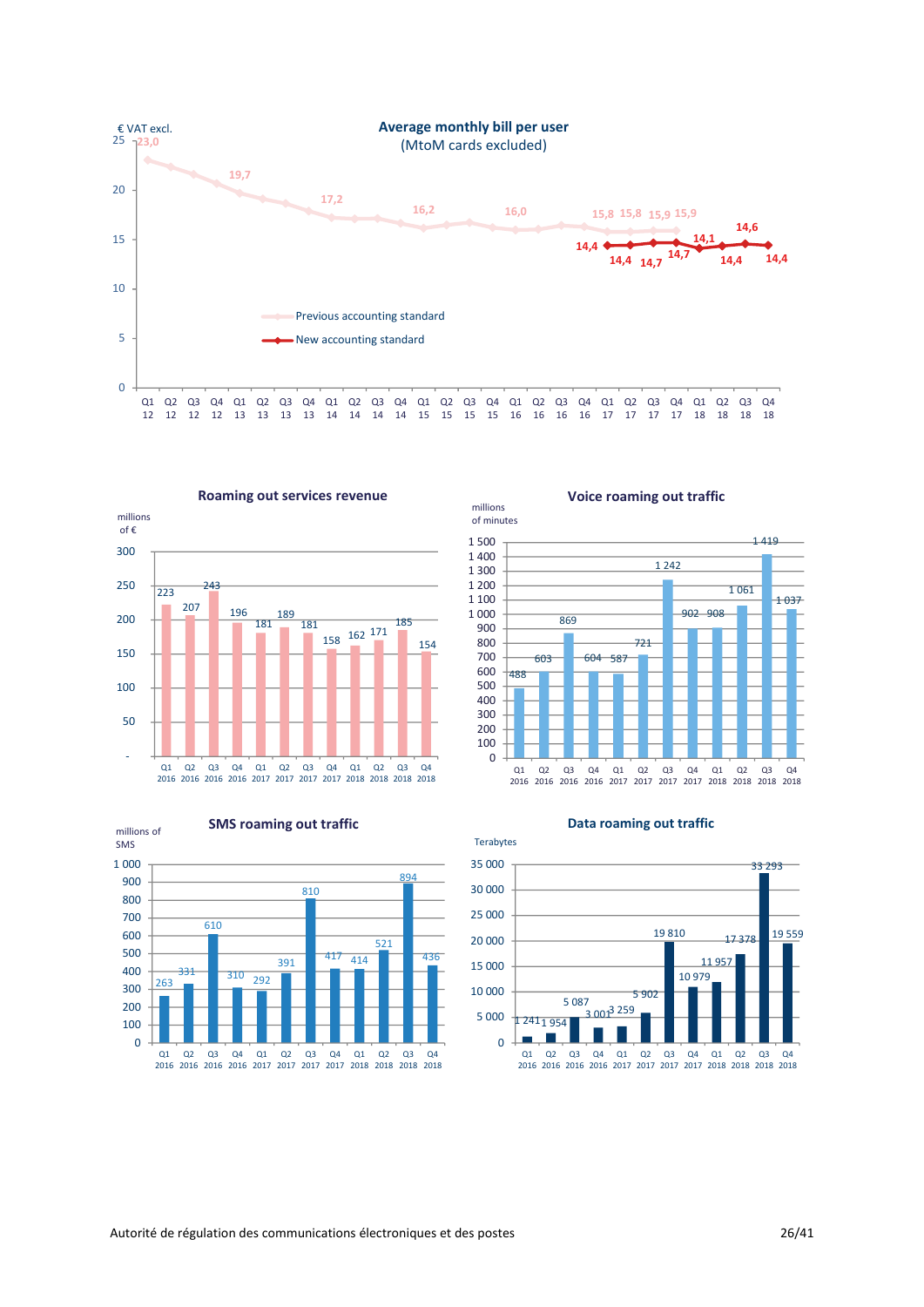#### <span id="page-26-0"></span>2.1.11 Average monthly bill and traffic per user (MtoM cards excluded)

The average monthly bills in the table below are presented at a constant scope, i.e., after application of the new accounting standard. For more information, see the appendix on p. 39.

| Average monthly bill (value added services excluded)<br>(in euros - VAT excluded) | Q4 2017 |      | Q1 2018 Q2 2018 Q3 2018 Q4 2018 |      |      | change<br>Q417/Q418 |
|-----------------------------------------------------------------------------------|---------|------|---------------------------------|------|------|---------------------|
| Mobile telephony user                                                             | 14.7    | 14.1 | 14.4                            | 14.6 | 14,4 | $-1,8%$             |
| Postpaid subscriptions                                                            | 16,2    | 15.5 | 15.7                            | 15.9 | 15.7 | $-3.2%$             |
| Prepaid subscriptions                                                             | 5,3     | 5,0  | 5,1                             | 5,3  |      | $-1.9%$             |

*- The average monthly bill per mobile card customer is calculated by dividing the income from mobile telephony (voice and data revenue, including roaming-out, excluding revenue from incoming calls and MtoM SIM cards) for quarter N by the estimated average number of mobile cards for quarter N, and then by the number of months. This indicator, which does not include interconnection revenue, or those from value-added services, is not the same as the traditional Average Revenue Per User (ARPU) indicator.*

*- Average number of mobile cards for quarter N: [(number of mobile cards (MtoM cards excluded) for quarter N) + (number of mobile cards for quarter N-1(MtoM cards excluded)] / 2.*

| Average monthly traffics of data consumed on mobile networks<br>(in gigabytes) | Q4 2017 | Q1 2018 | Q2 2018 | Q3 2018 | Q4 2018 | change<br>Q417/Q418 |
|--------------------------------------------------------------------------------|---------|---------|---------|---------|---------|---------------------|
| of which postpaid subscriptions                                                | 4,0     | 4,2     | 4,8     | 5,1     | 5,6     | 40,2%               |
| of which prepaid subscriptions                                                 | 0,3     | 0,3     | 0,4     | 0,5     | 0,7     | 160,4%              |
| per mobile operator customer                                                   | 3,4     | 3,7     | 4.2     | 4,5     | 5.0     | 44,1%               |
| Per active internet user                                                       | 4,9     | 5,2     | 5,9     | 6,2     | 6.7     | 36,0%               |
| Per 4G active user                                                             | 5,8     | 5,8     | 6,6     | 6,8     | 7.2     | 24,2%               |

*- The average monthly data volume used by mobile customer is calculated by dividing the volume of mobile telephony traffic of data for quarter N by the estimated average number of mobile cards for quarter N, and then by the number of months. SIM cards that can be used only for data (MtoM and data only cards) are not included in the calculations.*

*- Average number of active internet cards: Active internet cards that used a data service in the last three months via 3G or 4G networks.*

*- Active 4G cards: use of a 4G mobile network during the last three months.*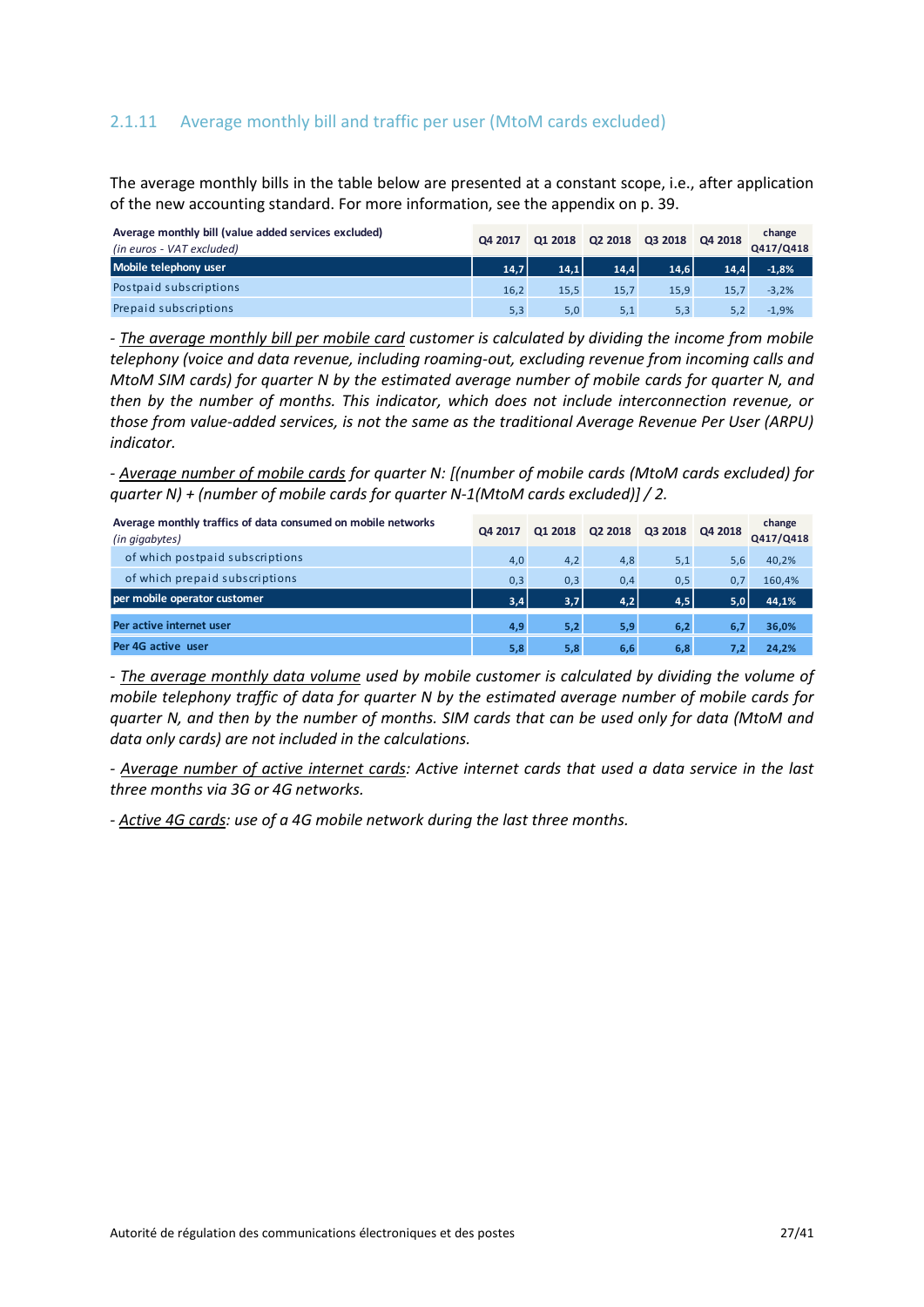

**Average monthly volume of data used by customers on mobile networks by category of SIM card** (MtoM cards excluded)





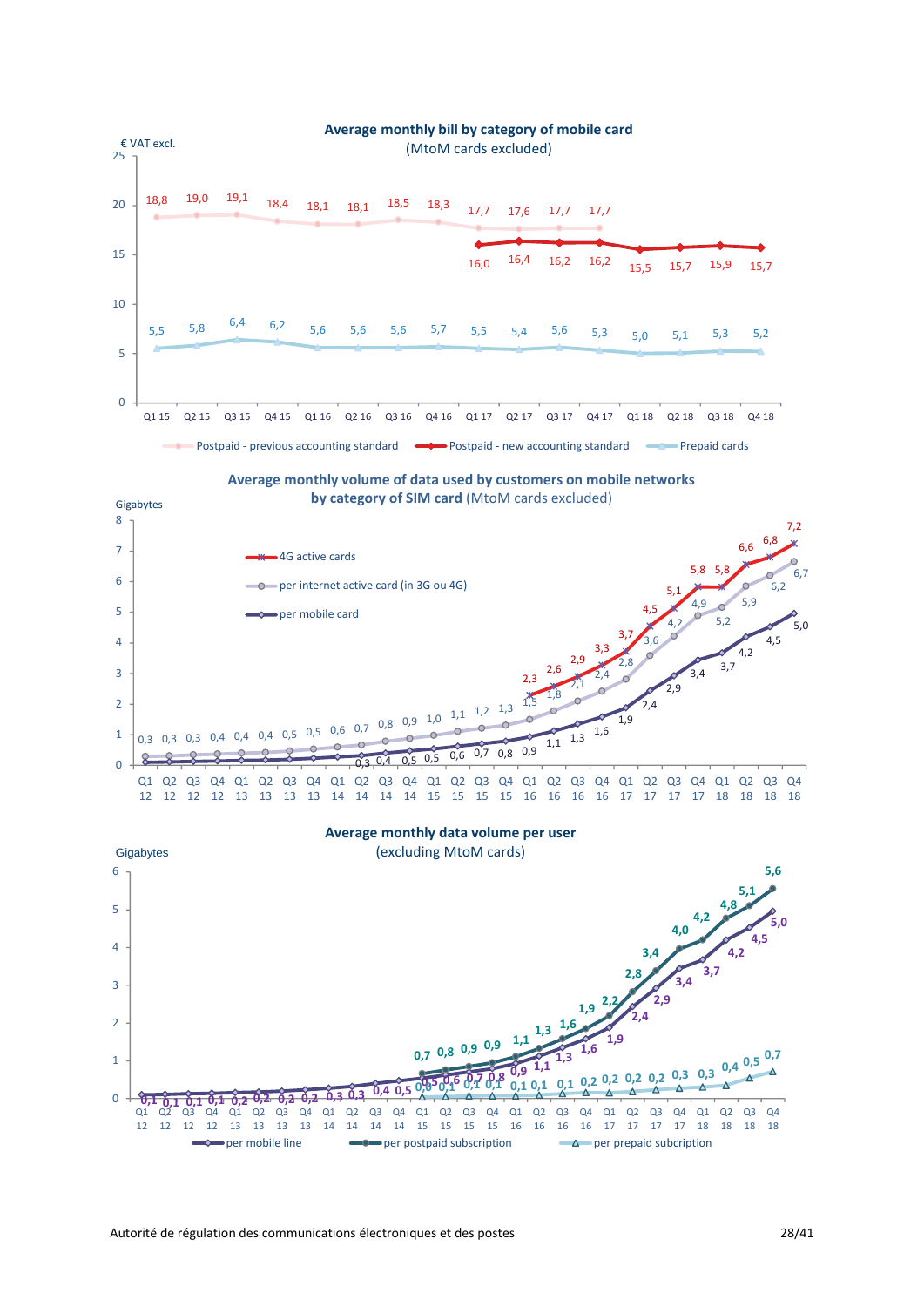| Average monthly outgoing volume<br>(in hours) | Q4 2017 | Q1 2018 | Q2 2018 Q3 2018 |      | Q4 2018 | change<br>Q417/Q418 |
|-----------------------------------------------|---------|---------|-----------------|------|---------|---------------------|
| Mobile telephony user                         | 3h19    | 3h20    | 3h21            | 3h10 | 3h22    | 1,3%                |
| Postpaid subscriptions                        | 3h40    | 3h40    | 3h40            | 3h27 | 3h40    | $-0,1%$             |
| Prepaid subscriptions                         | 1h10    | 1h09    | 1h12            | 1h12 | 1h13    | 4,7%                |

*Note: The average monthly volume of traffic per mobile card is calculated by dividing the volume of mobile telephony traffic (including roaming-out) for quarter N by the estimated average number of mobile cards for quarter N, and then by the number of months. SIM cards that can be used only for data (MtoM and data only cards) are not included in the calculations.*

| Number of interpersonal SMS sent per user<br>(units) | Q4 2017 | Q1 2018 | Q2 2018 | Q3 2018 | Q4 2018 | change<br>Q417/Q418 |
|------------------------------------------------------|---------|---------|---------|---------|---------|---------------------|
| Number of SMS sent per user during the quarter       | 208     | 203     | 201     | 198     | 195     | $-6,2%$             |
| Postpaid subscriptions                               | 234     | 227     | 223     | 219     | 216     | $-7,7%$             |
| Prepaid subscriptions                                | 49      | 48      | 50      | 50      | 48      | $-2,3%$             |
| Number of MMS sent per user during the quarter       |         |         | 8       | 9       |         | 7.1%                |
| Number of messages sent per user during the quarter  | 214     | 209     | 207     | 205     | 201     | $-6.0%$             |

*Note: The average number of SMS messages per card is calculated by dividing the number of SMS messages for quarter N by the estimated average number of cards for quarter N, and then by the number of months. MtoM and exclusive data cards are not taken into account. The number of messages does not include surcharged mini-messages (e.g. sent during a TV program).*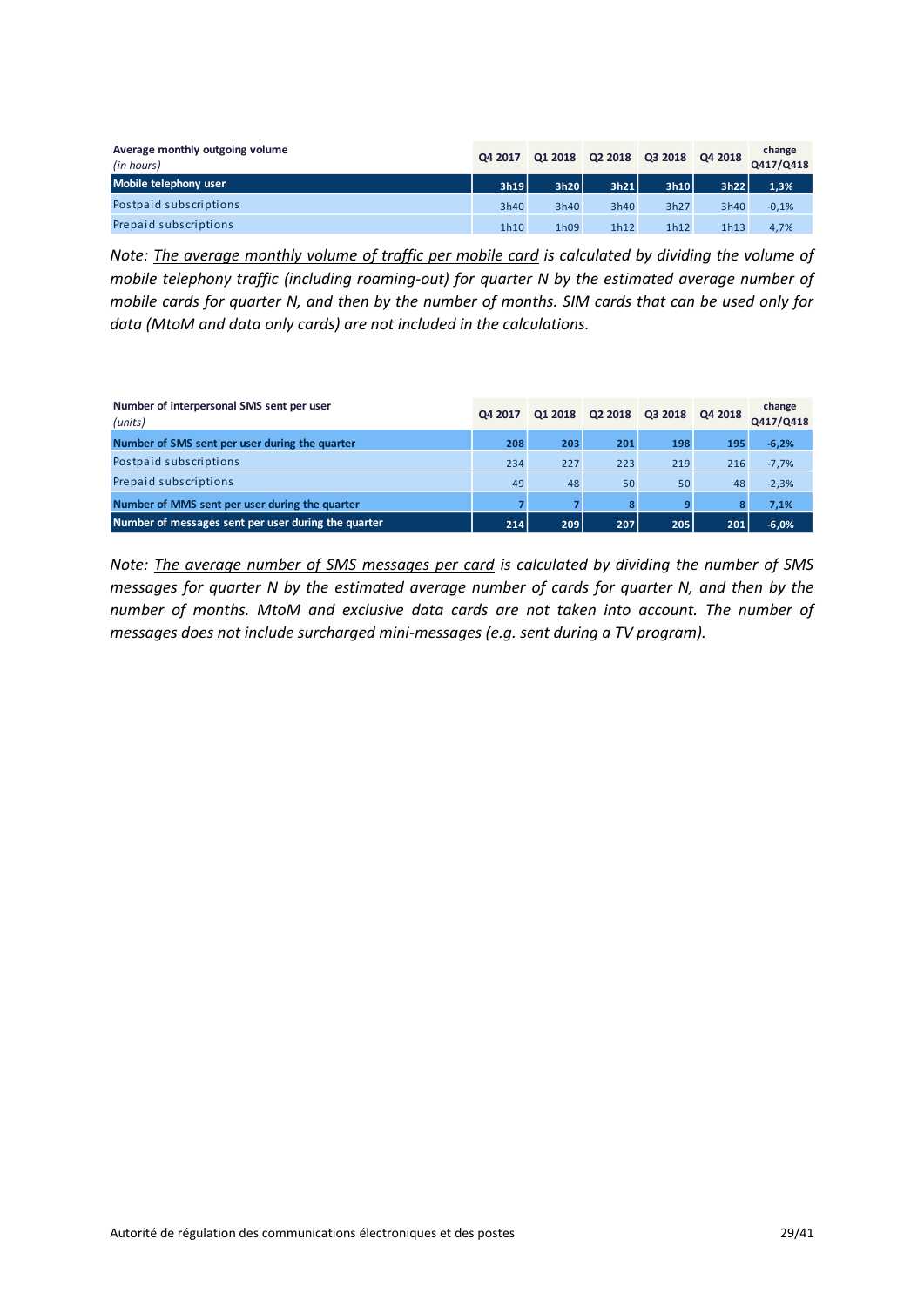

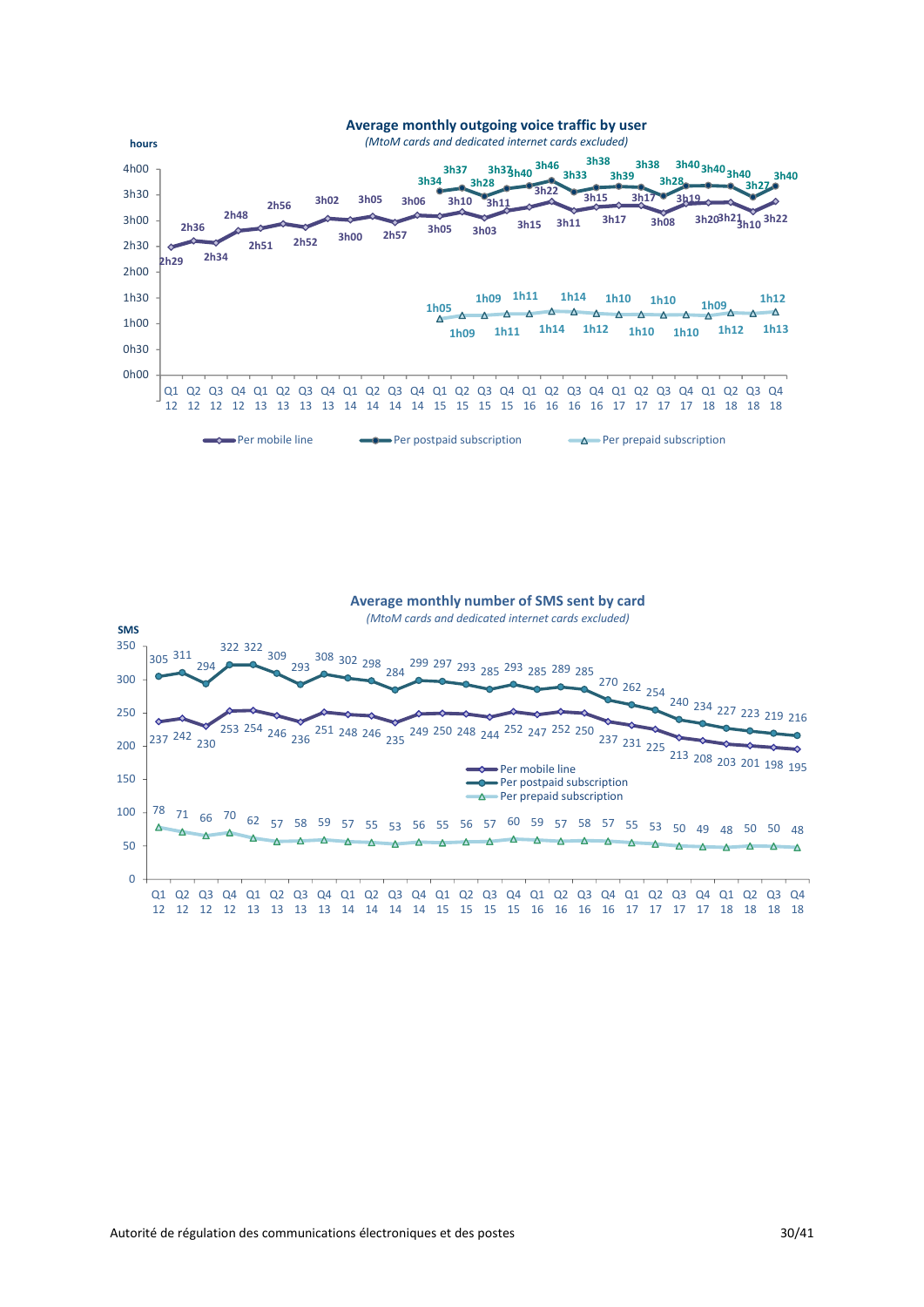#### <span id="page-30-0"></span>**2.2 Internet of things: MtoM cards**

| MtoM cards                                                   |        | Q4 2017 Q1 2018 Q2 2018 Q3 2018 Q4 2018 |        |        |                 | change<br>Q417/Q418 |
|--------------------------------------------------------------|--------|-----------------------------------------|--------|--------|-----------------|---------------------|
| Revenue of MtoM SIM cards (millions of $\epsilon$ VAT excl.) |        | 30                                      | 30     | 30     | 34 <sub>1</sub> | 34.1%               |
| Number of MtoM SIM cards (millions of units)                 | 14.899 | 15.685                                  | 16.561 | 17,305 | 18.230          | 22.4%               |
| adjusted figures are in italics                              |        |                                         |        |        |                 |                     |

*Note: the number of dedicated machine-to-machine cards (MtoM cards) is defined as the number of SIM cards employed solely for remote machine-to-machine communications (remote management of equipment, terminals and servers, fixed or mobile). These cards are used mainly on the business sector.*



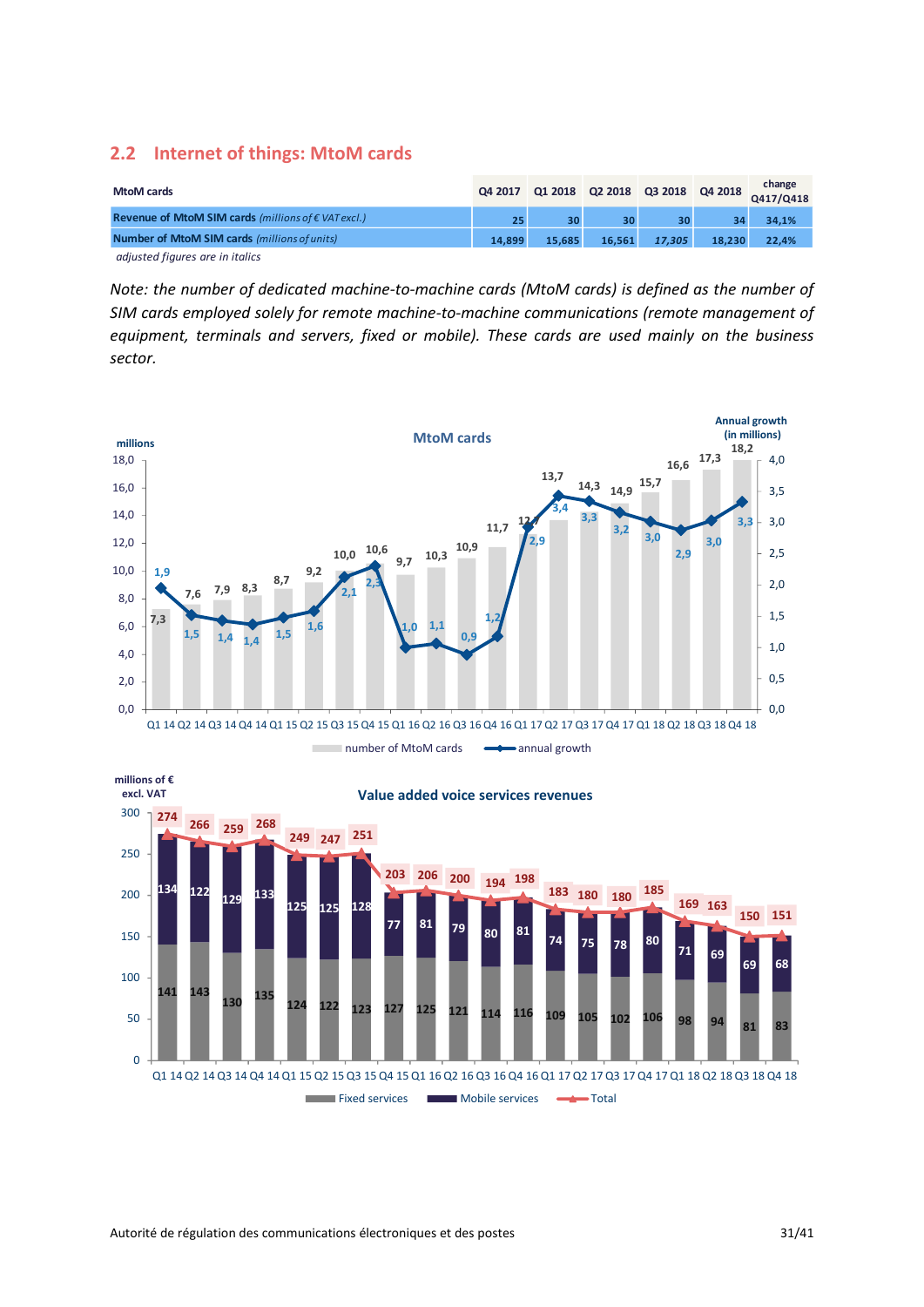# <span id="page-31-0"></span>**3 Value-added services**

| Value-added services revenue<br>(millions of euros excl. VAT) | Q4 2017 | 01 2018 | Q2 2018 | Q3 2018 | Q4 2018 | change<br>Q417/Q418 |
|---------------------------------------------------------------|---------|---------|---------|---------|---------|---------------------|
| Value-added voice services                                    | 185     | 169     | 163     | 150     | 151     | $-18,4%$            |
| From fixed networks                                           | 106     | 98      | 94      | 81      | 83      | $-21,4%$            |
| From mobile networks                                          | 80      | 71      | 69      | 69      | 68      | $-14,3%$            |
| Value-added data services                                     | 82      | 73      | 73      | 76      | 72      | $-13,1%$            |
| <b>Directory services</b>                                     | 26      | 15      | 18      | 14      | 23      | $-12,7%$            |
| Value-added services                                          | 294     | 258     | 253     | 240     | 246     | $-16,4%$            |

*Notes:*

*- The pricing reform of calls to value added services, since 1st October 2015, led to distinguish the price of communication (paying the operator) from the price of service (paying the service provider). As a result of this reform, the price of many calls to the SVA is now "unmarked" and the communications part of these calls, previously charged and included in the SVA's revenue, is now directly taken from mobile packages.*

*- This reform led to a decrease of the revenue since the fourth quarter (approximatively -40% in annual evolution between the fourth quarter of 2015 and the third quarter of 2016).*

| Value-added voice traffics<br>(millions of minutes)            | Q4 2017 | Q1 2018 | Q2 2018 | Q3 2018        | Q4 2018 | change<br>Q417/Q418 |
|----------------------------------------------------------------|---------|---------|---------|----------------|---------|---------------------|
| Voice traffic from fixed network                               | 839     | 853     | 791     | 741            | 745     | $-11,2%$            |
| Voice traffic from mobile network                              | 467     | 468     | 438     | 469            | 456     | $-2,4%$             |
| Total voice traffics                                           | 1307    | 1320    | 1229    | 1 2 0 9        | 1 2 0 2 | $-8,1%$             |
| Number of calls from directory services<br>(millions of units) | Q4 2017 | Q1 2018 | Q2 2018 | Q3 2018        | Q4 2018 | change<br>Q417/Q418 |
| Number of calls                                                | ъ.      | 3       | 3       | 3 <sup>1</sup> | 4       | $-30.2%$            |

*Note: are considered as directory services numbers: 118xyz numbers and short numbers giving access to directory services (3288, 3217, 3200, 3212).*

### <span id="page-31-1"></span>**4 Other operators revenue**

#### <span id="page-31-2"></span>**4.1 Hosting and call center management services**

| Revenue<br>(millions of euros excl.VAT) |    |    | Q4 2017 Q1 2018 Q2 2018 Q3 2018 Q4 2018 |     |    | change<br>Q417/Q418 |
|-----------------------------------------|----|----|-----------------------------------------|-----|----|---------------------|
| Hosting and call center management      | 85 | 84 | 82                                      | 84. | 97 | 13,8%               |

# <span id="page-31-3"></span>**4.2 Terminals and equipments**

Revenues from mobile equipment in the table below are presented at a constant scope, i.e., after application of the new accounting standard. For more information, see the appendix I.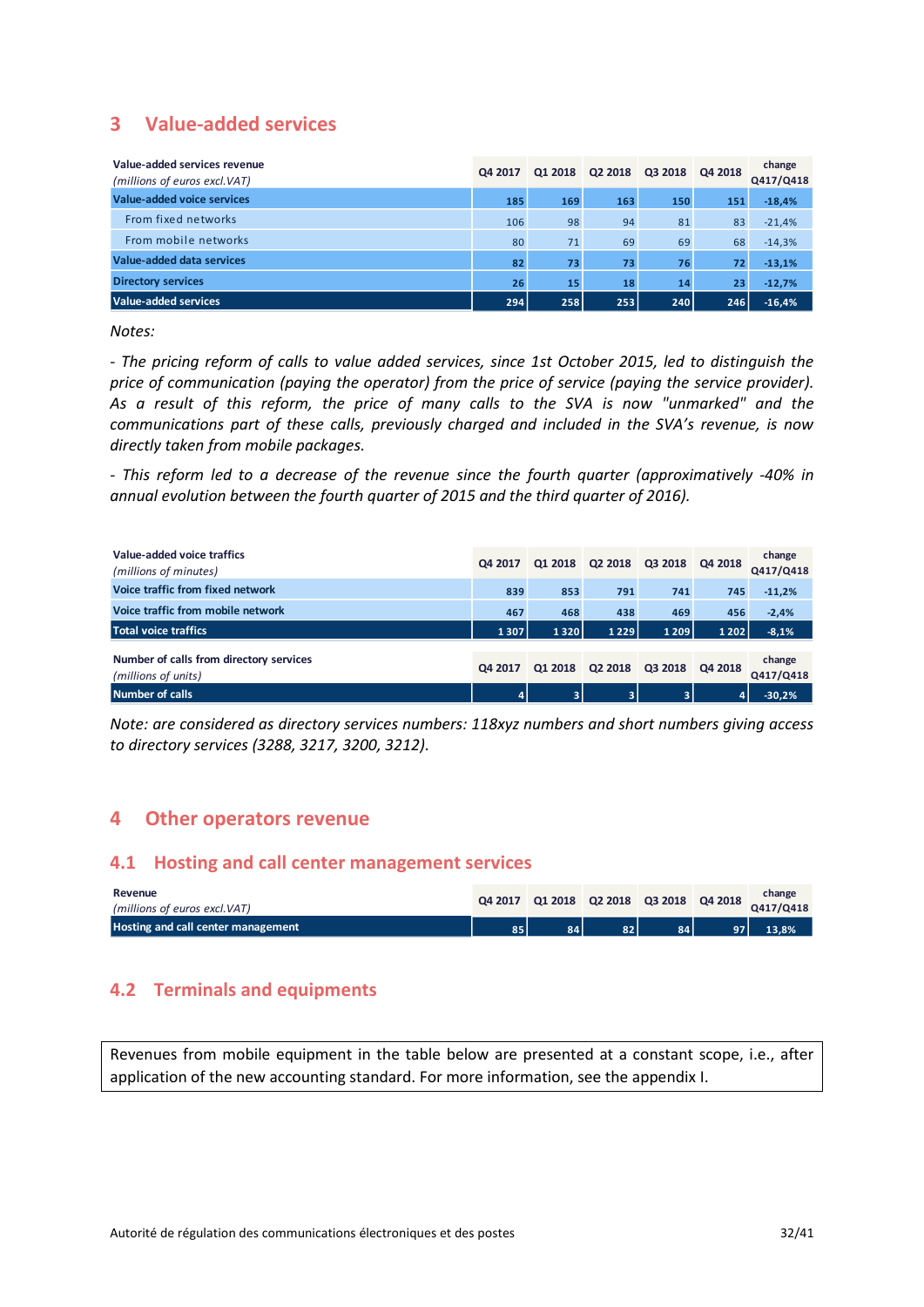| Revenue from terminals and equipment<br>(millions of euros excl.VAT)                                   | Q4 2017 |      | Q1 2018 Q2 2018 Q3 2018 Q4 2018 |      |         | change<br>Q417/Q418 |
|--------------------------------------------------------------------------------------------------------|---------|------|---------------------------------|------|---------|---------------------|
| linked to fixed telephony & Internet services                                                          | 253     | 229  | 238                             | 239  | 248     | $-2.1%$             |
| linked to mobile services                                                                              | 1072    | 826  | 725                             | 814  | 1027    | $-4.2%$             |
| Terminals and equipment                                                                                | 1325    | 1055 | 963                             | 1053 | 1 2 7 4 | $-3,8%$             |
| $\mathbf{r}$ , $\mathbf{r}$ , $\mathbf{r}$ , $\mathbf{r}$ , $\mathbf{r}$ , $\mathbf{r}$ , $\mathbf{r}$ |         |      |                                 |      |         |                     |

 *adjusted figures are in italics*

*Note: the revenue includes commissions paid to distributors*

# <span id="page-32-0"></span>**5 The intermediate market: interconnection and wholesale market**

# <span id="page-32-1"></span>**5.1 The overall market**

| <b>Interconnection services Revenue</b><br>(millions of euros) | Q4 2017  | Q1 2018 | Q2 2018 | Q3 2018 | Q4 2018  | change<br>Q417/Q418 |
|----------------------------------------------------------------|----------|---------|---------|---------|----------|---------------------|
| <b>Fixed operators</b>                                         | 1334     | 1285    | 1314    | 1260    | 1284     | $-7,5%$             |
| of which telephony services (incl VGA)                         | 472      | 432     | 422     | 411     | 413      | $-12,4%$            |
| of which broadband services                                    | 707      | 703     | 745     | 690     | 712      | 0,7%                |
| of which wholesale leased lines products                       | 155      | 150     | 147     | 159     | 159      | 3,0%                |
| <b>Mobile operators</b>                                        | 661      | 628     | 657     | 703     | 656      | $-0,8%$             |
| of which voice termination (national and international)        | 196      | 199     | 200     | 190     | 197      | 0,7%                |
| of which SMS/MMS termination                                   | 363      | 351     | 355     | 356     | 346      | $-4,8%$             |
| Roaming in                                                     | 102      | 78      | 102     | 157     | 113      | 10,7%               |
| <b>Total revenue</b>                                           | 1995     | 1913    | 1970    | 1963    | 1941     | $-2,7%$             |
| adjusted figures are in italics                                |          |         |         |         |          |                     |
| Interconnection services volumes                               | Q4 2017  | Q1 2018 | Q2 2018 | Q3 2018 | Q4 2018  | change<br>Q417/Q418 |
| <b>Fixed operators</b>                                         | 23 240   | 23023   | 21 1 20 | 21 1 12 | 22 3 26  | $-3,9%$             |
| Mobile operators                                               | 26 4 8 5 | 26 699  | 26338   | 25 4 29 | 26 3 7 1 | $-0,4%$             |
| Total voice traffics (in millions of minutes)                  | 49725    | 49722   | 47458   | 46541   | 48 697   | $-2,1%$             |
| Incoming SMS (in millions)                                     | 28851    | 27 960  | 27517   | 27375   | 27076    | $-6,2%$             |

 *adjusted figures are in italics*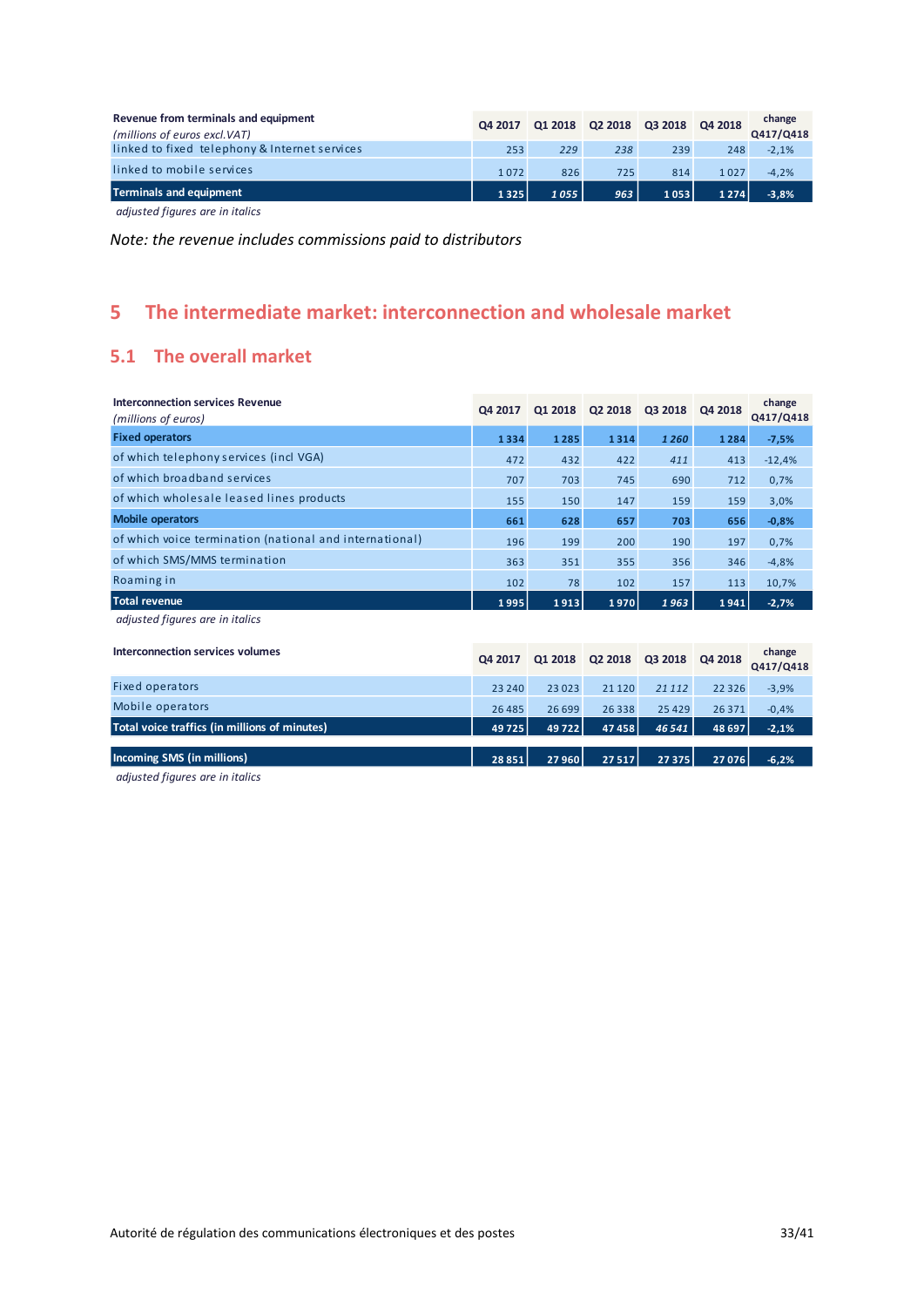#### **Definitions and tariffs evolutions on the wholesale market**

*- Interconnection covers all the services provided by one carrier to another under the terms of an interconnection agreement. In cases of mergers or takeovers, some of the revenue streams between the telcos disappear, which might account for decreases in revenue from one quarter to the next.*

*- Interconnection income and traffic volumes are not calculated on the basis of the same criteria, making a comparison between the two indicators unsuitable for estimating average prices (interconnection income includes fixed income such as charges for connection links and intercarrier services).*

*- Note that the interconnection figures shown above might be counted twice, particularly in the case of fixed operators.*

*- From January 1st 2017, the price for call termination on fixed networks is set to 0.077c€/minute against 0.078c€/min since January 1st 2016.*

*- Broadband wholesale services include income from unbundling and bitstream or bitstream equivalent services. The tariff for total unbundling is set at €9.31 since January 1st 2018 against previously at €9.45 between March 1st 2017 and 31th December 2017 and 9.10€ between March 1st 2016 and 29th February 2017. The tariff for partial unbundling is set to €1.77.*

*For more information, see:* <https://archives.arcep.fr/?id=6989>

*- Mobile operator's interconnection services include income from call termination (voice and SMS) and the roaming in. Are not included revenue from services to MVNO/full MVNO or operators in national roaming (about one billion of euros for the overall of year 2017).*

*- From January 1st 2017, the price for call termination on mobile networks is set to 0.74c€/minute for all the operators against 0.76c€/min since January 1st 2016.*

*- From July 1st 2013, the price for SMS termination is set to 1c€/SMS for all the operators (metropolitan and overseas operators).*

*For price details, see:* [https://www.arcep.fr/la-regulation/grands-dossiers-thematiques](https://www.arcep.fr/la-regulation/grands-dossiers-thematiques-transverses/les-terminaisons-dappel.html)[transverses/les-terminaisons-dappel.html](https://www.arcep.fr/la-regulation/grands-dossiers-thematiques-transverses/les-terminaisons-dappel.html)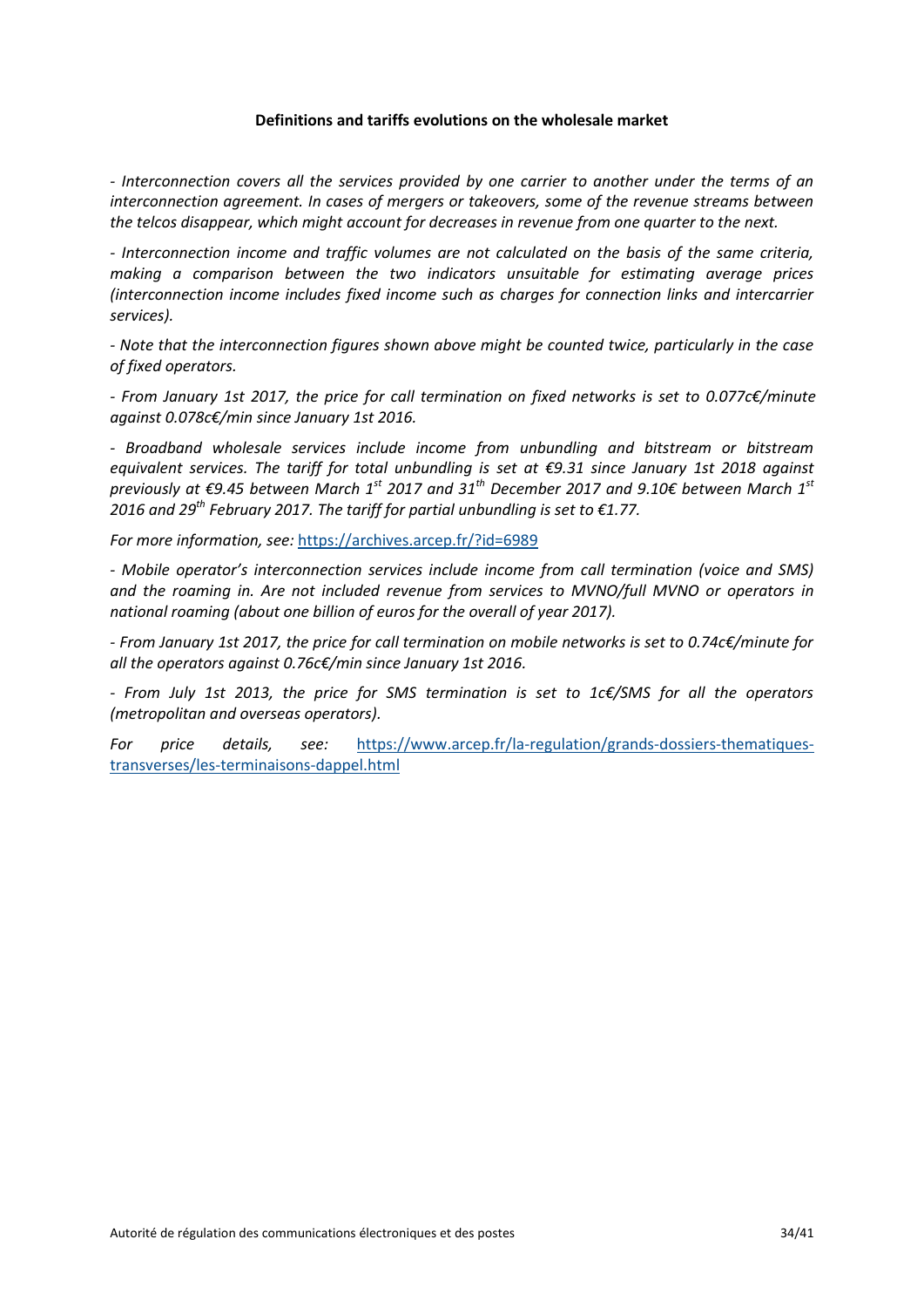#### **Interconnection services revenue** *- Fourth quarter 2018*



| <b>Unbundling</b><br>(millions of units)                            | Q4 2017 | Q1 2018 | Q2 2018 | Q3 2018 | Q4 2018 | change<br>Q417/Q418 |
|---------------------------------------------------------------------|---------|---------|---------|---------|---------|---------------------|
| Shared unbundled lines                                              | 0.459   | 0.435   | 0.416   | 0.389   | 0,364   | $-20,7%$            |
| <b>Fully unbundled lines</b>                                        | 11,393  | 11,273  | 11,128  | 10,994  | 10.799  | $-5,2%$             |
| Bitstream (naked, classic and IP national)                          | 1,302   | 1,303   | 1,314   | 1,327   | 1,325   | 1,7%                |
| Total number of unbundled lines                                     | 13,154  | 13,010  | 12,858  | 12.710  | 12,488  | $-5,1%$             |
| Number of FttH subscriptions via a wholesale offer<br>(in millions) | Q4 2017 | Q1 2018 | Q2 2018 | Q3 2018 | Q4 2018 | change<br>Q417/Q418 |
| Subscriptions via a passive sharing offer                           | 1,331   | 1,533   | 1,759   | 1,866   | 2,169   | 63,0%               |
| Subscriptions via an active wholesale access product                | 0.062   | 0,062   | 0,079   | 0.077   | 0,094   | 51,6%               |
|                                                                     |         |         |         |         |         |                     |

*For more information, see:* [https://www.data.gouv.fr/fr/datasets/le-marche-du-haut-et-tres-haut](https://www.data.gouv.fr/fr/datasets/le-marche-du-haut-et-tres-haut-debit-fixe-deploiements/)[debit-fixe-deploiements/](https://www.data.gouv.fr/fr/datasets/le-marche-du-haut-et-tres-haut-debit-fixe-deploiements/)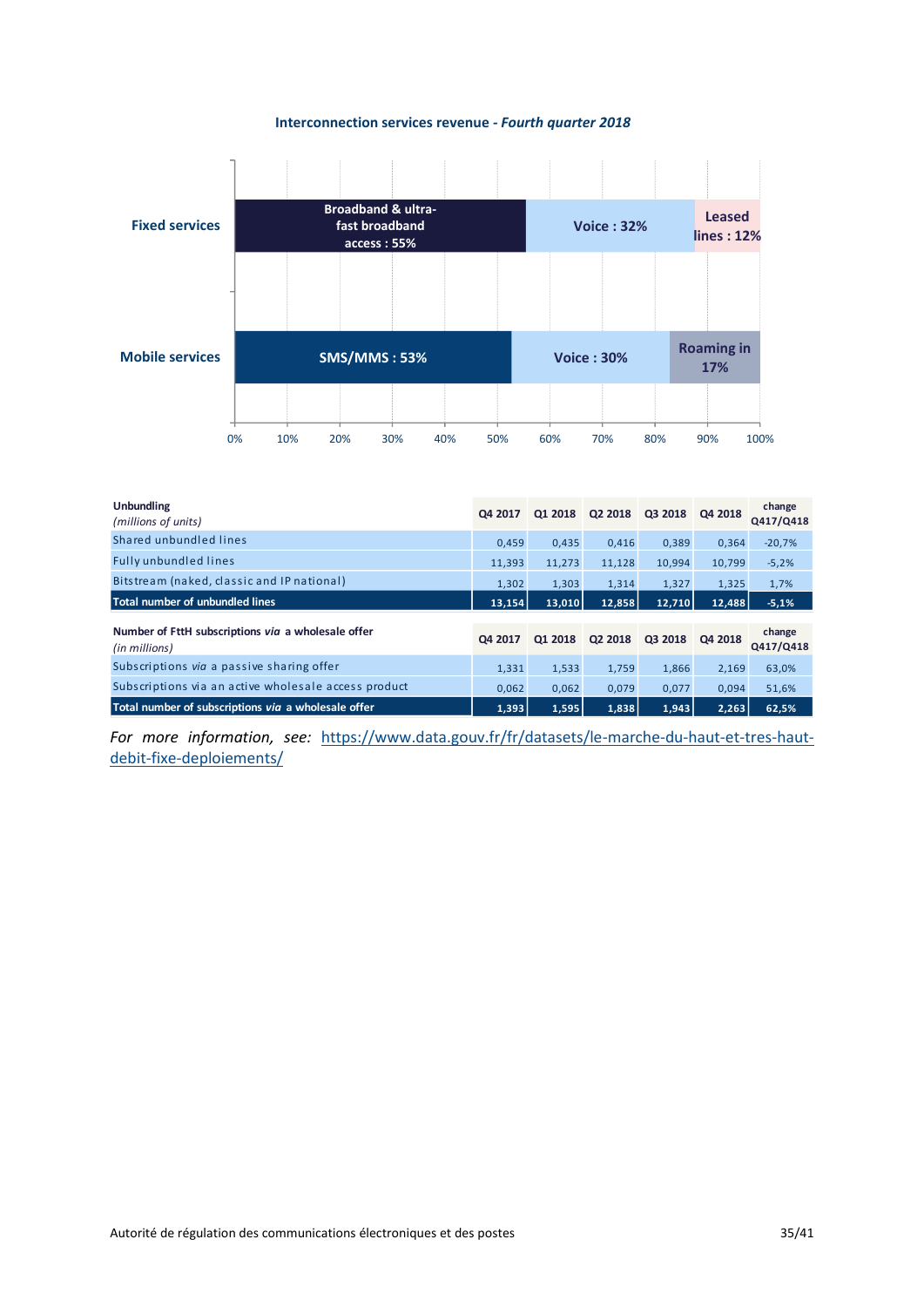





#### **Number of unbundled and bitstream lines**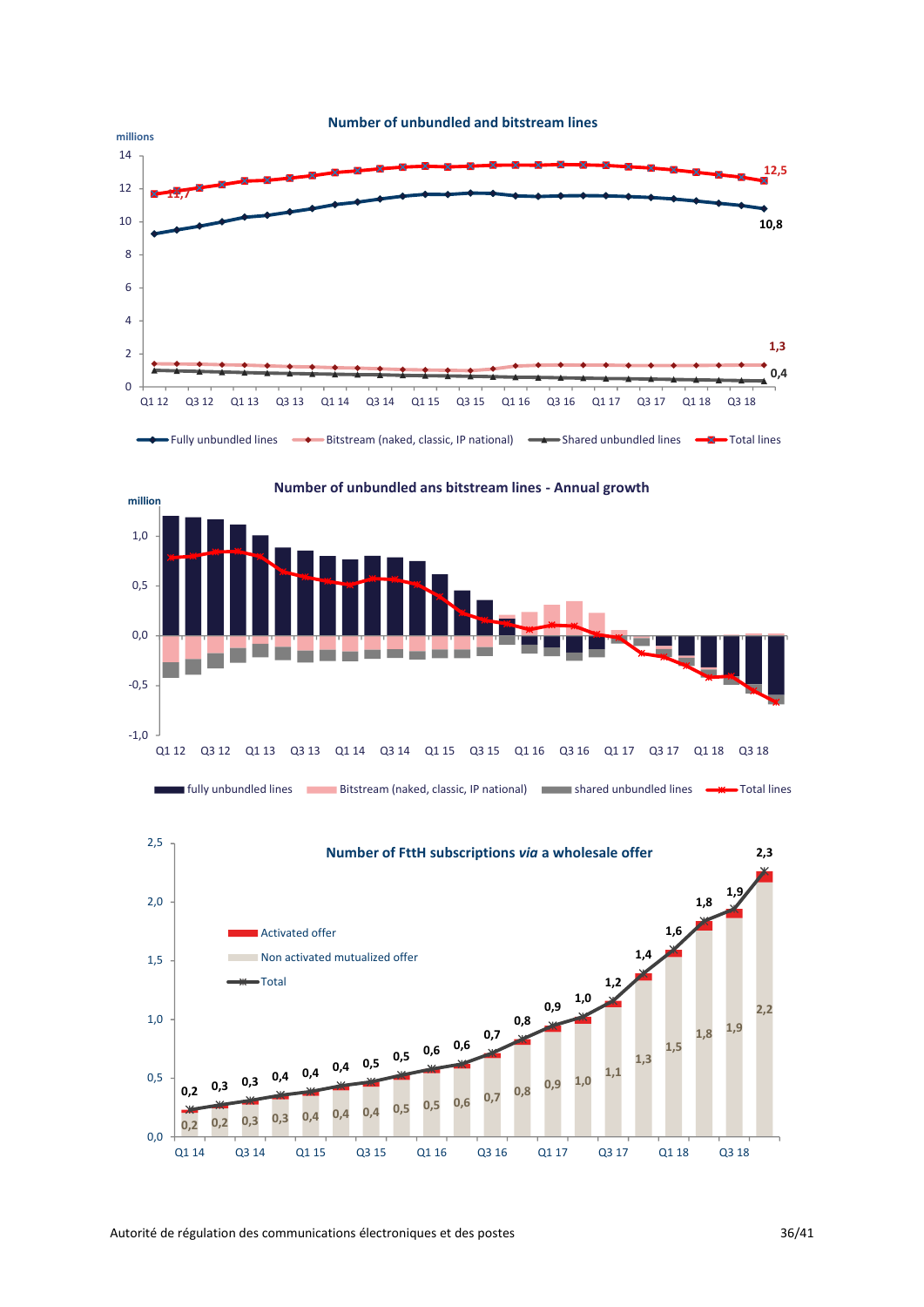### <span id="page-36-0"></span>**5.2 Mobile operators « Roaming-in »**

| Roaming in                          |         |       | Q4 2017 Q1 2018 Q2 2018 Q3 2018 Q4 2018 |          |       | $R$ change<br>Q417/Q418 |
|-------------------------------------|---------|-------|-----------------------------------------|----------|-------|-------------------------|
| Voice traffic (millions of minutes) | 1267    | 1323  | 1467                                    | 1664     | 1419  | 12,0%                   |
| SMS traffic (millions)              | 197     | 211   | 241                                     | 373      | 188   | $-4,6%$                 |
| Data traffic (terabytes)            | 8 1 5 6 | 10415 | 14 1 25                                 | 25 3 3 1 | 14491 | 77,7%                   |

*Notes: this market segment is part of the overall market (cf[. section](file://///collaboratif.intra.arcep.fr@SSL/DavWWWRoot/observatoire/Documents%20partages/Publication%20T1%202017.docx%23L’ensemble%20du%20marché) [5.1](file://///collaboratif.intra.arcep.fr@SSL/DavWWWRoot/observatoire/Documents%20partages/Publication%20T1%202017.docx%23L’ensemble%20du%20marché)).*

- *Roaming-in refers to French mobile operators' handling of the incoming and outgoing calls made*  in France by customers of a foreign mobile operator. The revenue corresponds to the *remuneration between the two operators. The relationship between call revenue/volume does not correspond to any set price, nor to any price that is billed to customers.*
- *Mobile operators have been subject to a ceiling on international roaming tariffs inside the EU since June 2007.*
- *From April 30, 2016, the ceiling of the retail price for roaming is done by comparison with the national rate, that is, the additional costs compared to national rates cannot exceed the thresholds fixed by the regulation. The maximum amounts of additional costs compared to national rates are: +5 c€ VAT excl. per minute for the calls made from abroad, +1,14 c€ VAT excl. per minute for calls received abroad, +2 c€ VAT excl. for SMS and +5 c€ VAT excl./Mo for mobile internet.*
- *After June 15, 2017, prices of roaming in Europe will be aligned with national prices.*
- *On the wholesale market the tariffs have been set since 15 June 2017 to 1c€ per message for SMS (against 2c€ VAT excl. per message for the period from 1st July 2014 to 14 June 2017); to 3,2c€ per minute for voice calls (against 5c€ VAT excl. per minute for the period from 1st July 2014 to 14 June 2017). The tariff for mobile internet is set to 6,0cts€ VAT excl. /GO from 1 st January 2018 (against 7,7ct€ VAT excl. /Go previously).*

More information at [https://www.arcep.fr/la-regulation/grands-dossiers-reseaux-mobiles/grand](https://www.arcep.fr/la-regulation/grands-dossiers-reseaux-mobiles/grand-dossier-roaming.html)[dossier-roaming.html](https://www.arcep.fr/la-regulation/grands-dossiers-reseaux-mobiles/grand-dossier-roaming.html)

-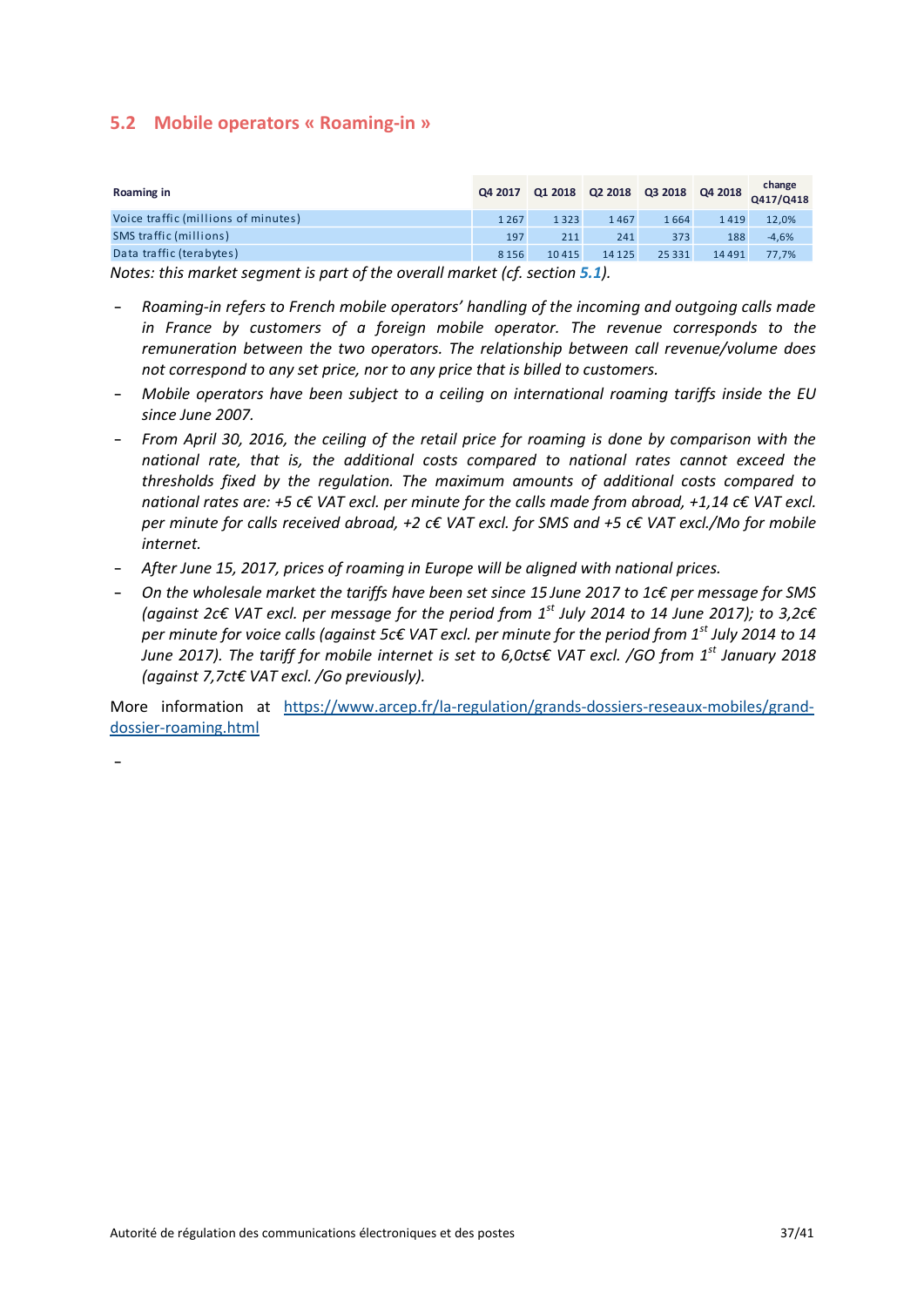

#### **Roaming in services revenue**



millions of

#### **Voice roaming in traffic**





**Data roaming in traffic**

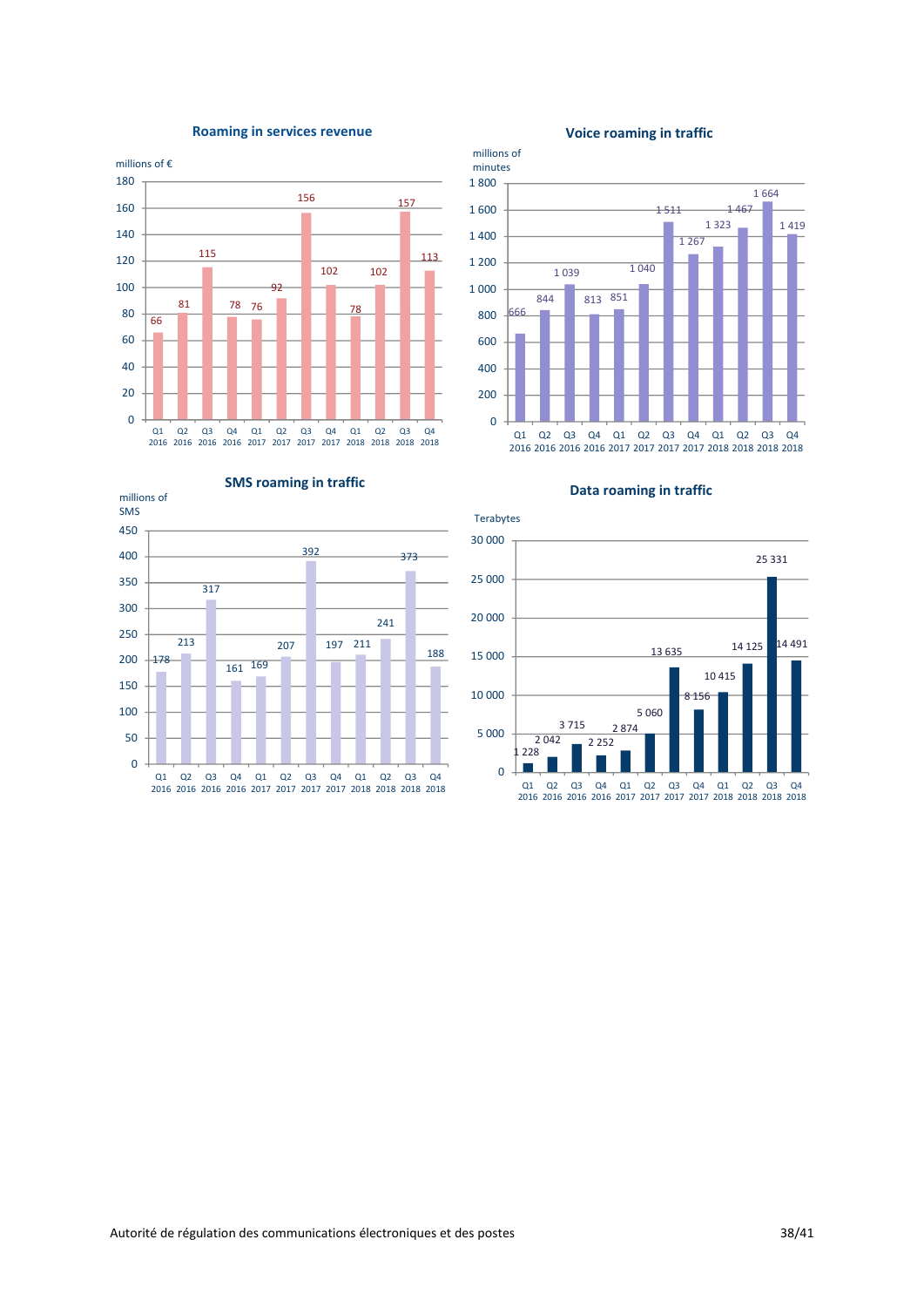# <span id="page-38-0"></span>**Appendix 1: change due to the new accounting standard IFRS15**

#### IFRS 15 revenue recognition principles

*With the application of new accounting standards (IFRS 15) since January 1, 2018, the revenue from mobile postpaid packages, as the revenue of the sale and the rental of terminals, are affected by the change in allocating the part related to the terminal subsidy, which is now accounted in full at the date of its purchase by the customer, in the revenues from terminals. .*

*Previously, this revenue (the "operator subsidy") was charged to the customer through his monthly subscription, during all his commitment period. After the commitment period, if the customer did not modify his contract, the revenue was allocated to revenue from mobile services.*

*So, there are several effects:* 

- *A transfer of revenue between the postpaid packages and the terminals (of the amount of the monthly reimbursement during the commitment period)*
- *An accounting of that revenue at the date of purchase, versus a monthly spreading of this amount (usually 24 months)*

*Beyond the commitment period (linked to the reimbursement of the terminal), the full amount of the postpaid package, invoiced each month, is recorded in mobile services revenue (postpaid packages).*

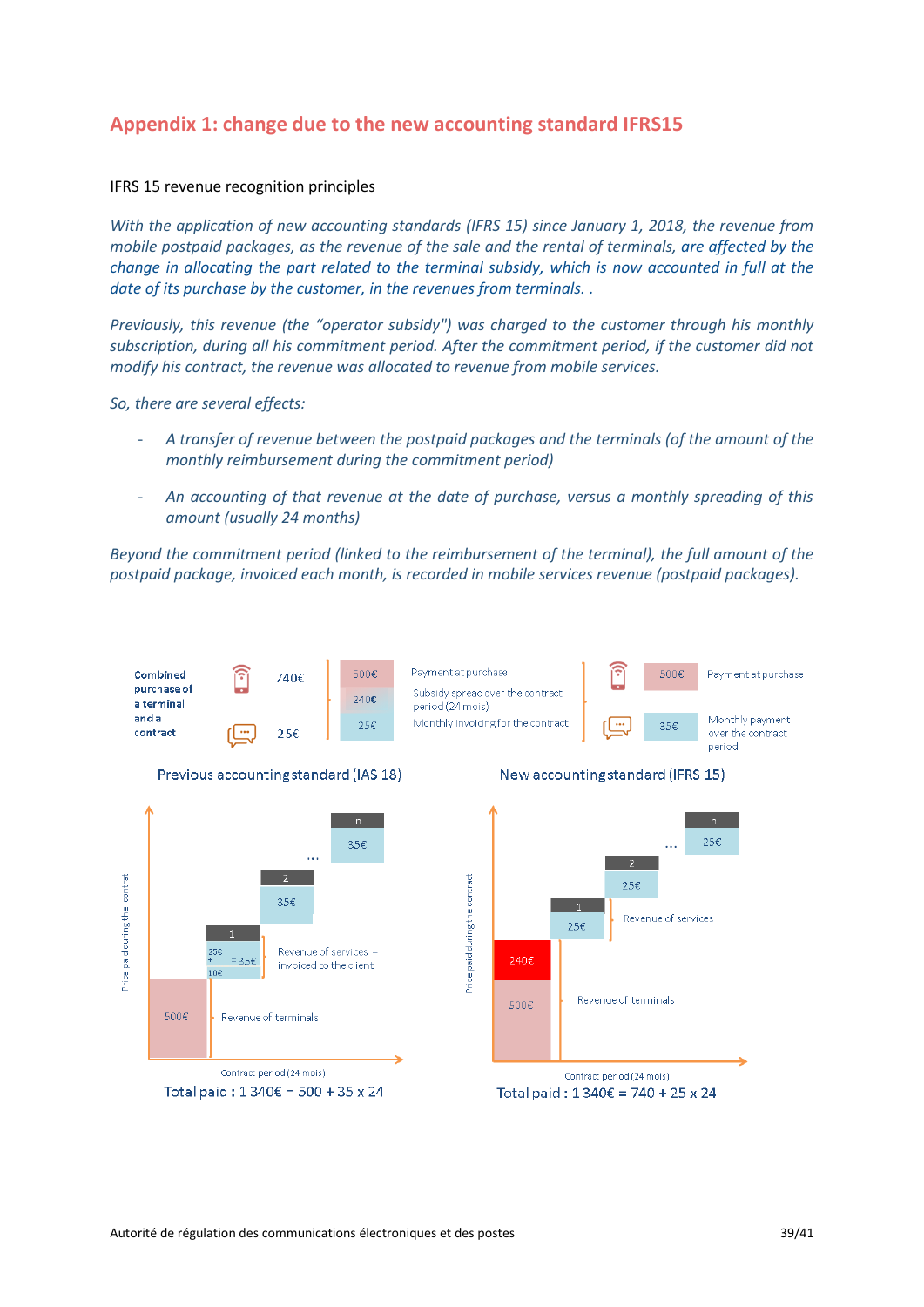# 1. Revenue indicators on the retail market – previous accounting standard

| Revenue on the retail market<br>(millions of euros VAT excluded)    | Q1 2017 | Q2 2017 | Q3 2017 | Q4 2017 |
|---------------------------------------------------------------------|---------|---------|---------|---------|
| Fixed services (including leased lines and data transport networks) | 4323    | 4 2 6 9 | 4 2 9 8 | 4346    |
| <b>Mobile services (MtoM included)</b>                              | 3 4 9 7 | 3 4 9 2 | 3 5 5 6 | 3 5 7 9 |
| Value-added services and directory services                         | 290     | 281     | 286     | 294     |
| <b>Electronic communications services</b>                           | 8 1 1 1 | 8042    | 8 1 4 0 | 8218    |
| <b>Others revenues</b>                                              | 844     | 848     | 925     | 1 1 2 8 |
| Overall market                                                      | 8956    | 8 8 9 0 | 9066    | 9346    |

*adjusted figures are in italics*

| Mobile services revenue<br>(millions of euros VAT excluded)                       | Q1 2017 | Q2 2017 | Q3 2017 | Q4 2017 |
|-----------------------------------------------------------------------------------|---------|---------|---------|---------|
| <b>Postpaid subscriptions</b>                                                     | 3 2 8 5 | 3 2 8 8 | 3 3 4 3 | 3 3 8 6 |
| <b>Prepaid subscriptions</b>                                                      | 185     | 176     | 182     | 168     |
| Total mobile services revenue (excluding MtoM revenue)                            | 3469    | 3464    | 3526    | 3 5 5 4 |
|                                                                                   |         |         |         |         |
| Average monthly bill (value added services excluded)<br>(in euros - VAT excluded) | Q1 2017 | Q2 2017 | Q3 2017 | Q4 2017 |
| Mobile telephony user                                                             | 15,8    | 15,8    | 15,9    | 15,9    |
| Postpaid subscriptions                                                            | 17,7    | 17,6    | 17,7    | 17,7    |
| Prepaid subscriptions                                                             | 5,5     | 5,4     | 5,6     | 5,3     |
|                                                                                   |         |         |         |         |
| Revenue from terminals and equipment<br>(millions of euros VAT excluded)          | Q1 2017 | Q2 2017 | Q3 2017 | Q4 2017 |
| Linked to fixed telephony & Internet services                                     | 235     | 235     | 240     | 253     |
| Linked to mobile services                                                         | 498     | 490     | 573     | 763     |
| <b>Terminals and equipment</b>                                                    | 733     | 725     | 813     | 1016    |

#### 2. Revenues from mobile services and sale of mobile terminals – previous and new accounting standards

| Revenue from mobile services and sales of mobile terminals<br>(in millions of euros VAT excluded) |         | Q1 2017 | Q2 2017 |         | Q3 2017 | Q4 2017             |
|---------------------------------------------------------------------------------------------------|---------|---------|---------|---------|---------|---------------------|
| Revenue from mobile services (excluded MtoM revenue)                                              |         | 3 4 6 9 |         | 3 4 6 4 | 3 5 2 6 | 3 5 5 4             |
| Revenue from mobile terminals                                                                     |         |         | 498     | 490     | 573     | 763                 |
| Total of revenue (mobile services & terminals)                                                    |         | 3 9 6 7 |         | 3 9 5 4 | 4 0 9 9 | 4317                |
|                                                                                                   |         |         |         |         |         |                     |
| Revenue from mobile services and sales of mobile terminals<br>(in millions of euros VAT excluded) | Q4 2017 | Q1 2018 | Q2 2018 | Q3 2018 | Q4 2018 | change<br>Q417/Q418 |
| Revenue from mobile services (excluded MtoM revenue)                                              | 3 2 8 0 | 3 1 6 7 | 3 2 2 9 | 3 2 8 9 | 3 2 6 9 | $-0,3%$             |
| Revenue from mobile terminals                                                                     | 1072    | 826     | 725     | 814     | 1027    | $-4,2%$             |
| Total of revenue (mobile services & terminals)                                                    | 4352    | 3993    | 3953    | 4 1 0 2 | 4 2 9 6 | $-1,3%$             |